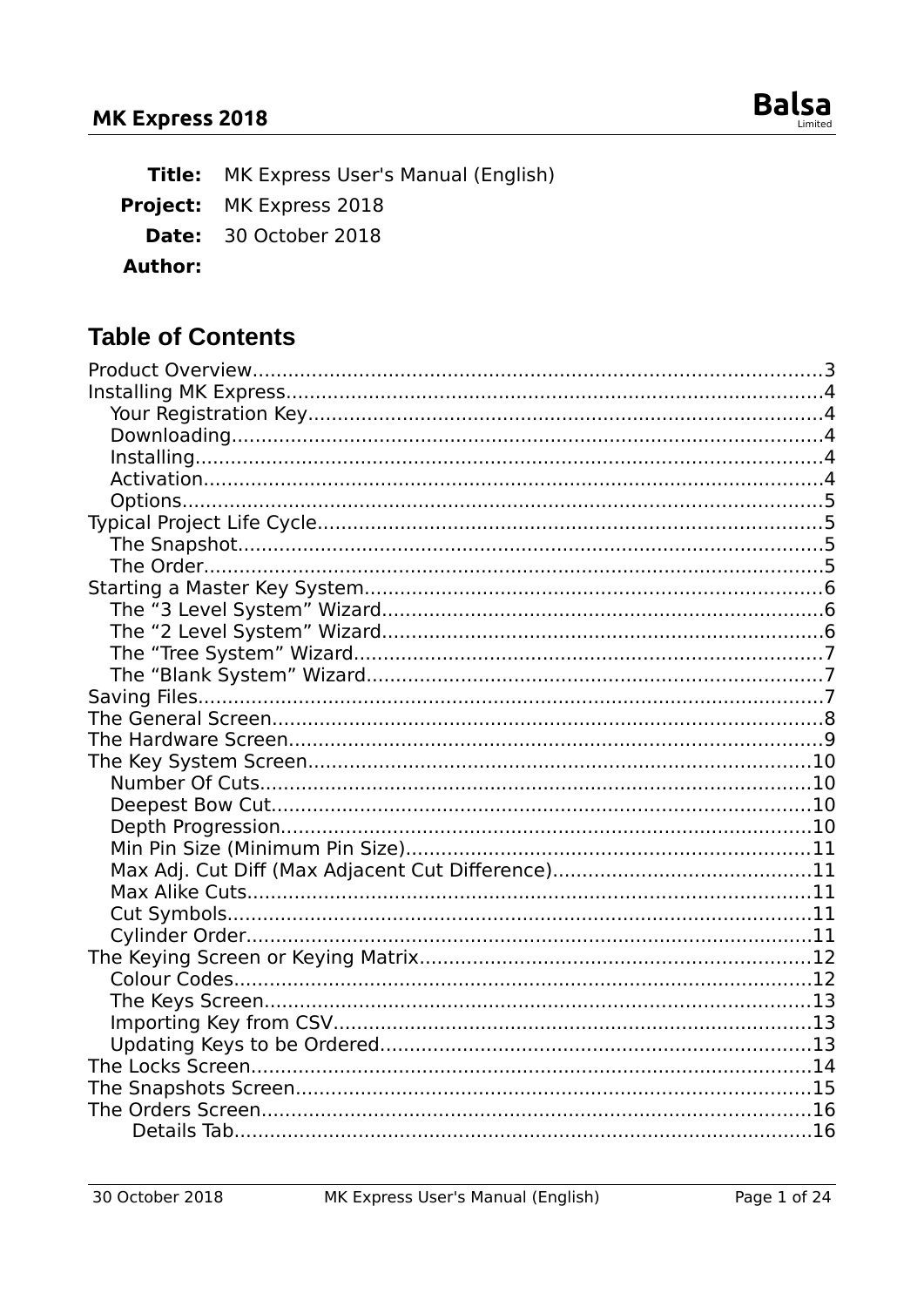## MK Express 2018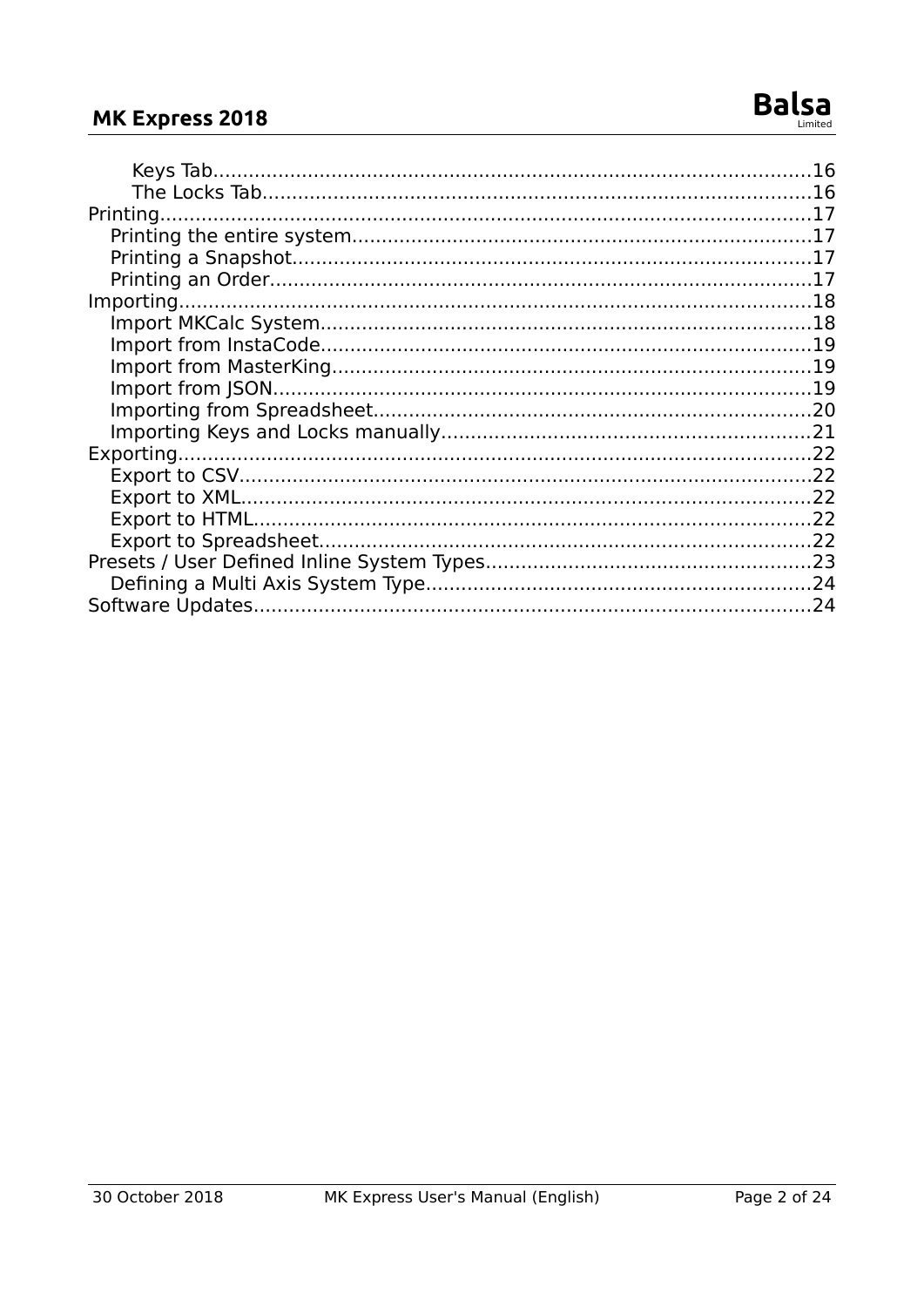# <span id="page-2-0"></span>**Product Overview**

MK Express is a cross platform desktop application that simplifies the generation and expansion of complex, asymmetrical, cross keyed Master Key Systems. (So that's a mouth full…)

Lets try that again, MK Express:

- $+A(3)$  $A = A(10)$  $\overrightarrow{AB}$  (20)  $\overline{\phantom{a}}$  AC (4)  $-AC1$  $AC2$  $AC3$  $ACA$  $\blacktriangleright$  B (1000)  $-C(500)$  $CA$  $\overline{CB(8)}$  $-CB1$ CB<sub>2</sub> CB3 CB4 CB5  $-CB6$ CB7 CB8 cc - CD  $CE$  $-cF$
- Is a computer program which runs on your PC or laptop… Something with a keyboard and a screen bigger than my foot. For the techies, that is at least 800x600 pixels @ 92dpi. It is NOT going to run on your phone or tablet. (unless it is running ubuntu touch or windows 10, and your reading glasses are spot on)
- Will run on most desktop versions of Windows, Linux and Mac. AND on request, I can give you a version that will run a Raspberry PI 2 or 3. (Raspberry  $PI = full$ , robust PC for \$80 or less, [look it up\)](https://en.wikipedia.org/wiki/Raspberry_Pi)
- Will create master key systems that look like a spear or a cobweb. (it should be noted that the neater the cobweb, the more possibilities will be available)
- Will allow you to enter in the cuts of an existing system, and as long as the existing system does not have phantoms , MK Express will be able to find ways to expand.

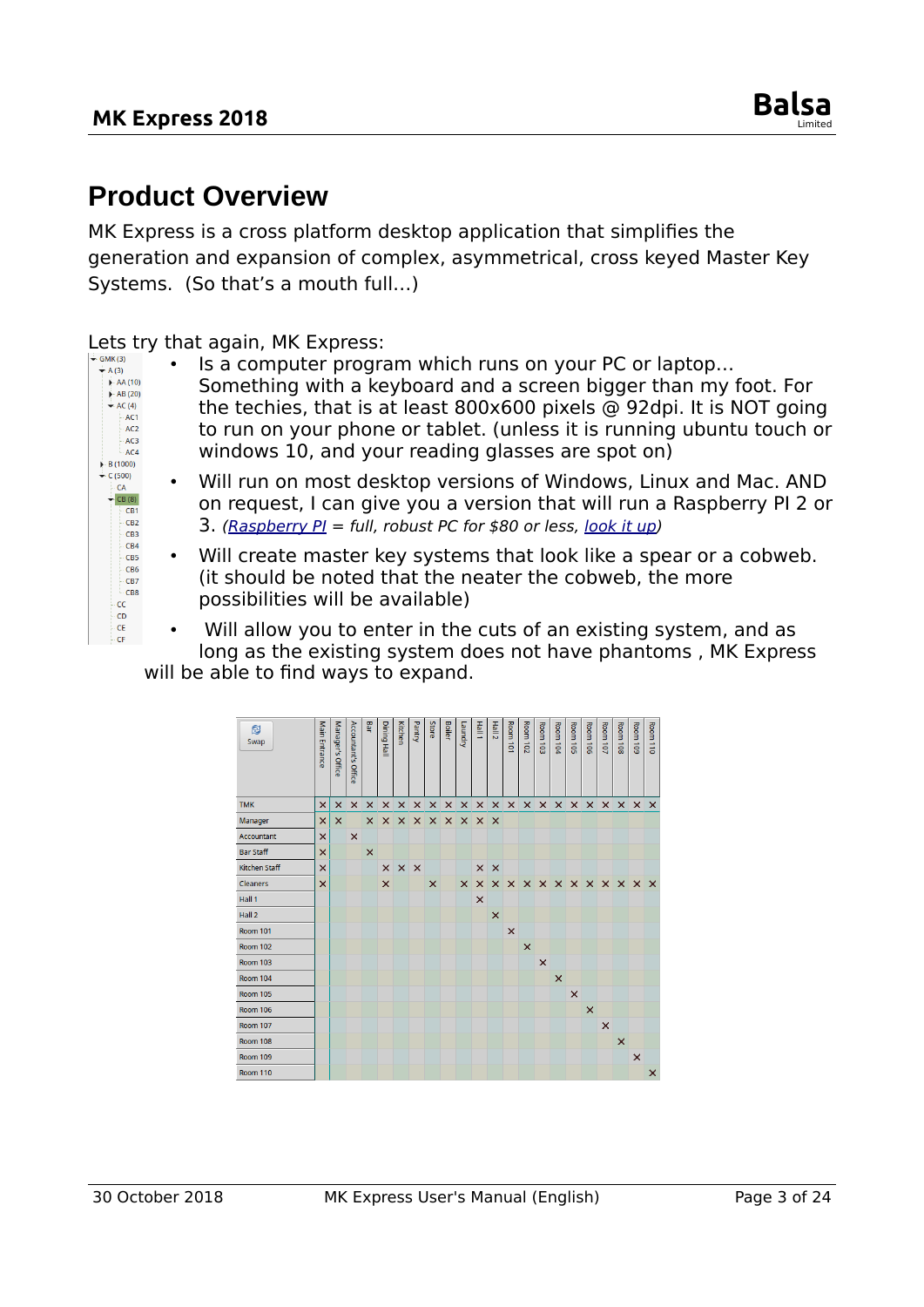

# <span id="page-3-4"></span>**Installing MK Express**

## <span id="page-3-3"></span>**Your Registration Key**

When you purchase MK Express you'll get a Registration Key, which will look something like 57881-38377-12817-14327. Keep this Registration in a save place as it allows you to complete the installation process, and can be used on the<https://mkexpress.com/Registration.php>page to view your payment details and download link.

#### <span id="page-3-2"></span>**Downloading**

It is best to use the download link on<https://mkexpress.com/Registration.php>to find the version of MK Express you have purchased, but you can also download from<https://mkexpress.com/download-master-keying-software.php>

Currently you can install on Windows, Linux and Mac. The download page will attempt to present the correct installer for your operating system. Download the installer to your machine and run it.

#### <span id="page-3-1"></span>**Installing**

The installer is quite standard and should not need any special IT skills. The one thing that might cause problems would be an over active anti-virus…

## <span id="page-3-0"></span>**Activation**

The first time you run MK Express, it will ask you for the Registration Key. After you have entered the Registration Key, which you kept in a safe place like I told you, MK Express should automatically activate, and you are ready to go.

But sometimes, if the machine running MK Express has no internet access, the automatic activation will fail and you'll get this dialogue:

You can phone us or enter the "Activation Request Code" from the first edit box into [https://mkexpress.com/activate-master-](https://mkexpress.com/activate-master-key.php)

| <b>Product Activation</b>                                                                                           |      |
|---------------------------------------------------------------------------------------------------------------------|------|
| <b>Activation Request Code:</b>                                                                                     |      |
| 30843-30932-47996-51489-55238                                                                                       |      |
| <b>Enter the Activation Response Code:</b>                                                                          |      |
|                                                                                                                     |      |
| We have not been able to contact the Registration Server over the Internet and<br>automatically activate this copy. |      |
| You can manually activate this software via our web site at http://MKExpress.com                                    |      |
| Cancel                                                                                                              | ∕ Ok |

[key.php](https://mkexpress.com/activate-master-key.php) on another machine's browser, which will generate the "Activation Response Code" for you to enter into the second edit box.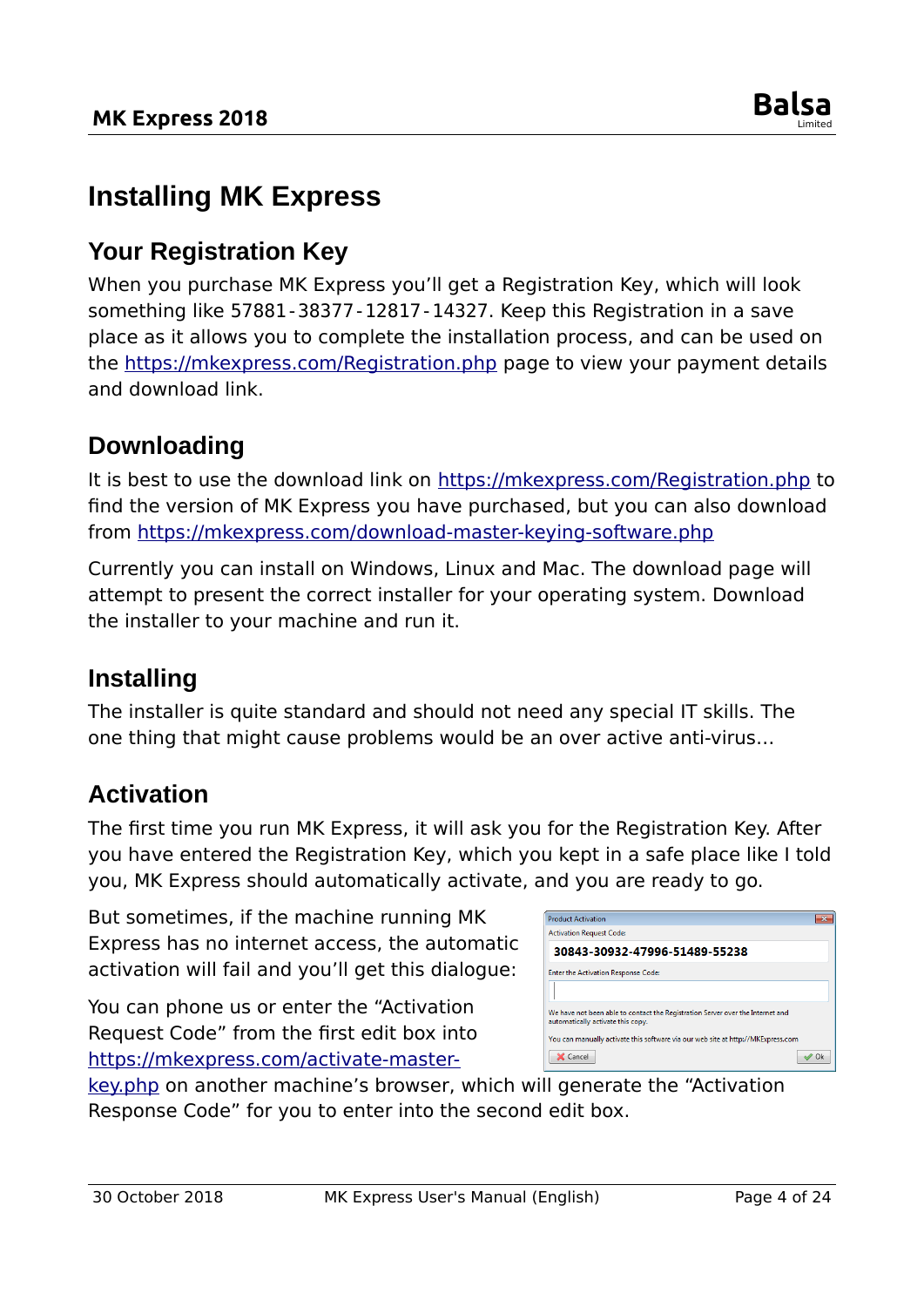#### **MK Express 2018 Balsa**



## <span id="page-4-3"></span>**Options**

|           | <b>亚 Menu</b><br>New     |
|-----------|--------------------------|
| H         | Save                     |
| A         | Save As                  |
| 爲         | Recreate As              |
|           | Import                   |
|           | Export                   |
| A         | Print                    |
| ධ         | <b>Presets</b>           |
| ≪         | Options                  |
| $\bullet$ | <b>About MK Express</b>  |
| ℁         | <b>Check For Updates</b> |
| ۹         | De-Activate              |
| 51        | <b>Fxit</b>              |

Selecting "Options" from the main menu will open a form in which you can enter details about your company and select the language you want MK Express to display.

Some of these values will appear on printouts and some exports.

| <b>S</b> Locksmith Options                                   |                                     | $\Box$<br>-o-l |
|--------------------------------------------------------------|-------------------------------------|----------------|
| Preferences<br>Language: en-US:English (US)<br>Default Path: |                                     |                |
| <b>Locksmith Details</b>                                     |                                     |                |
| Company Name: Balsa Limited                                  |                                     |                |
| Phone Number: +64 9 889 2502                                 |                                     |                |
| <b>Tax Number:</b>                                           |                                     |                |
| Email:                                                       | info@balsa.co.nz                    |                |
|                                                              | Web Site Url: https://mkexpress.com |                |
| <b>Postal Address:</b>                                       | <b>Physical Address:</b>            |                |
|                                                              |                                     |                |
| Cancel                                                       |                                     | Ok             |

# <span id="page-4-2"></span>**Typical Project Life Cycle**



## <span id="page-4-1"></span>**The Snapshot**

After you have created your system and you want to manufacture the keys and locks, it is extremely important to create a Snapshot. A snapshot will prevent changes to the existing Locks and Keys so that later you can safely expand the system. So first you create/import a system, then you create a snapshot and then you can add new stuff without messing with what is already there.

## <span id="page-4-0"></span>**The Order**

MK Express will record how many Locks and Keys have been ordered. This can be used to generate unique stamping for the items produced. The Order will also give you a bill of quantities to the pin.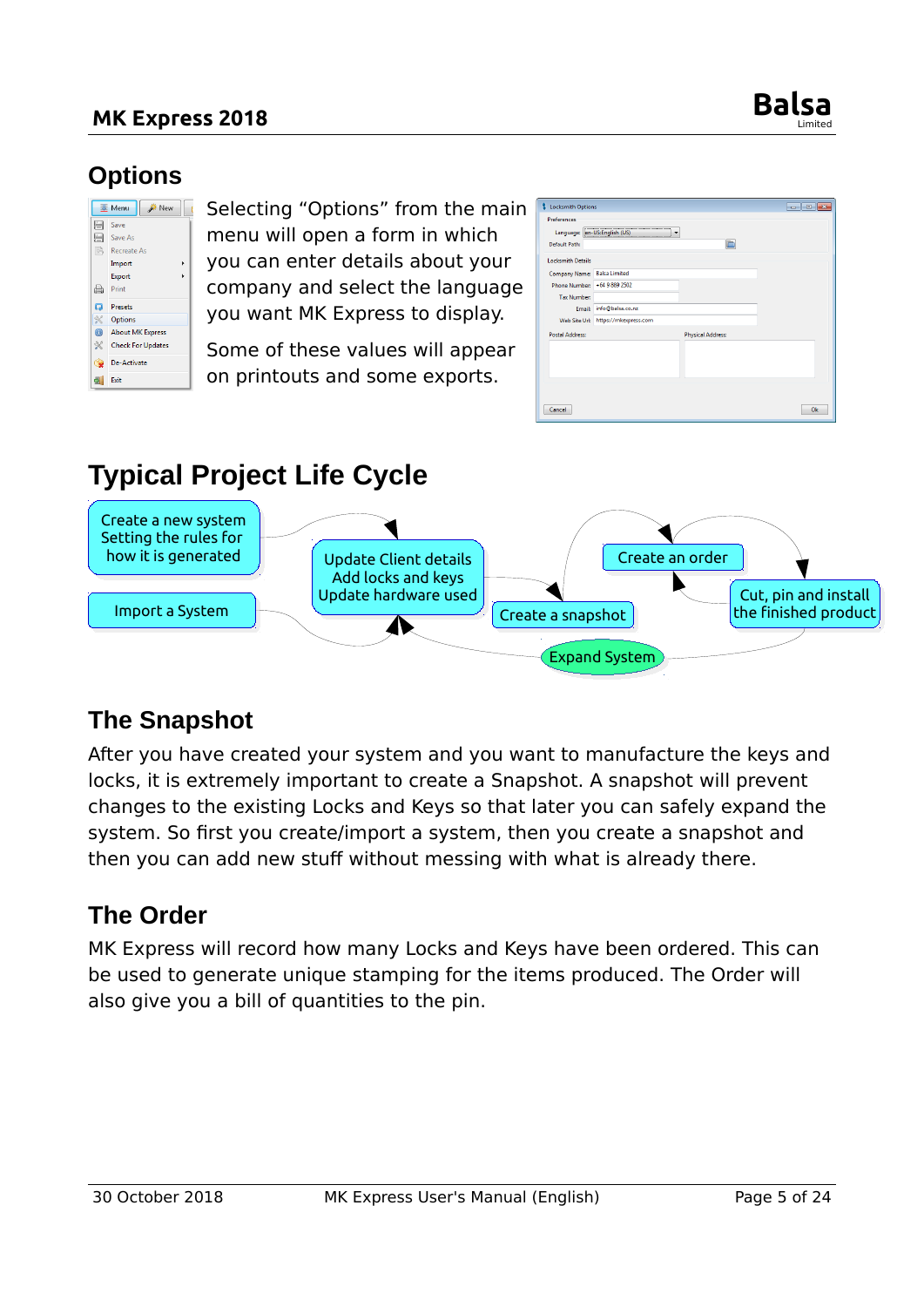

# <span id="page-5-2"></span>**Starting a Master Key System**

MK Express has a number of Wizards to populate the structure quickly. To get started press the "New" button **I A New I** on the top of the screen. This will open a dialogue ask you to select the hardware / System Type and the wizard to use. It is important that you select the System Type best representing the hardware you will be installing on site.

| <b>System Wizards</b>                                                                                                          | 93  |
|--------------------------------------------------------------------------------------------------------------------------------|-----|
| <b>System Type</b>                                                                                                             |     |
| Sargent                                                                                                                        |     |
| 3 Level System                                                                                                                 |     |
| A simple 3 level master key system; A Grand Master Key, select the number of Master<br>Keys and Change Keys under each Master. | >   |
| 2 Level System                                                                                                                 |     |
| A simple 2 level master key system; A Master Key and select the number of Change<br>Keys under the Master.                     | >>  |
| <b>Tree System</b>                                                                                                             |     |
| A Tree View dialog allowing you to define a multi leveled Master Key System in some<br>detail.                                 | 555 |
| <b>Blank System</b>                                                                                                            |     |
| A totally blank master key system. You will start with no Keys or Locks defined.                                               | >>  |
| X Cancel                                                                                                                       |     |

#### <span id="page-5-1"></span>**The "3 Level System" Wizard**

This will populate the system with locks and keys for a 3 level system… That is to say, there will be a Top Master Key, under which will be a number of Master

Keys, which in turn will have a number of Change Keys

3 Level Wizard p Number Of Master Keys: Keys under each MK: 64  $\frac{1}{\sqrt{2}}$ Numbering System: US (Partial Alphabet)  $Q_{\mathbf{k}}$ 

under them. This form allows you to specify how many Master Keys and Change Keys.

The resulting structure will be neat and symmetrical (spear shape). This structure will be familiar to locksmiths who have created Master Key Systems on paper.

#### <span id="page-5-0"></span>**The "2 Level System" Wizard**

A simpler version of the "3 Level System" wizard that creates the given number of Change Keys directly under the Top Master Key with no Master Keys.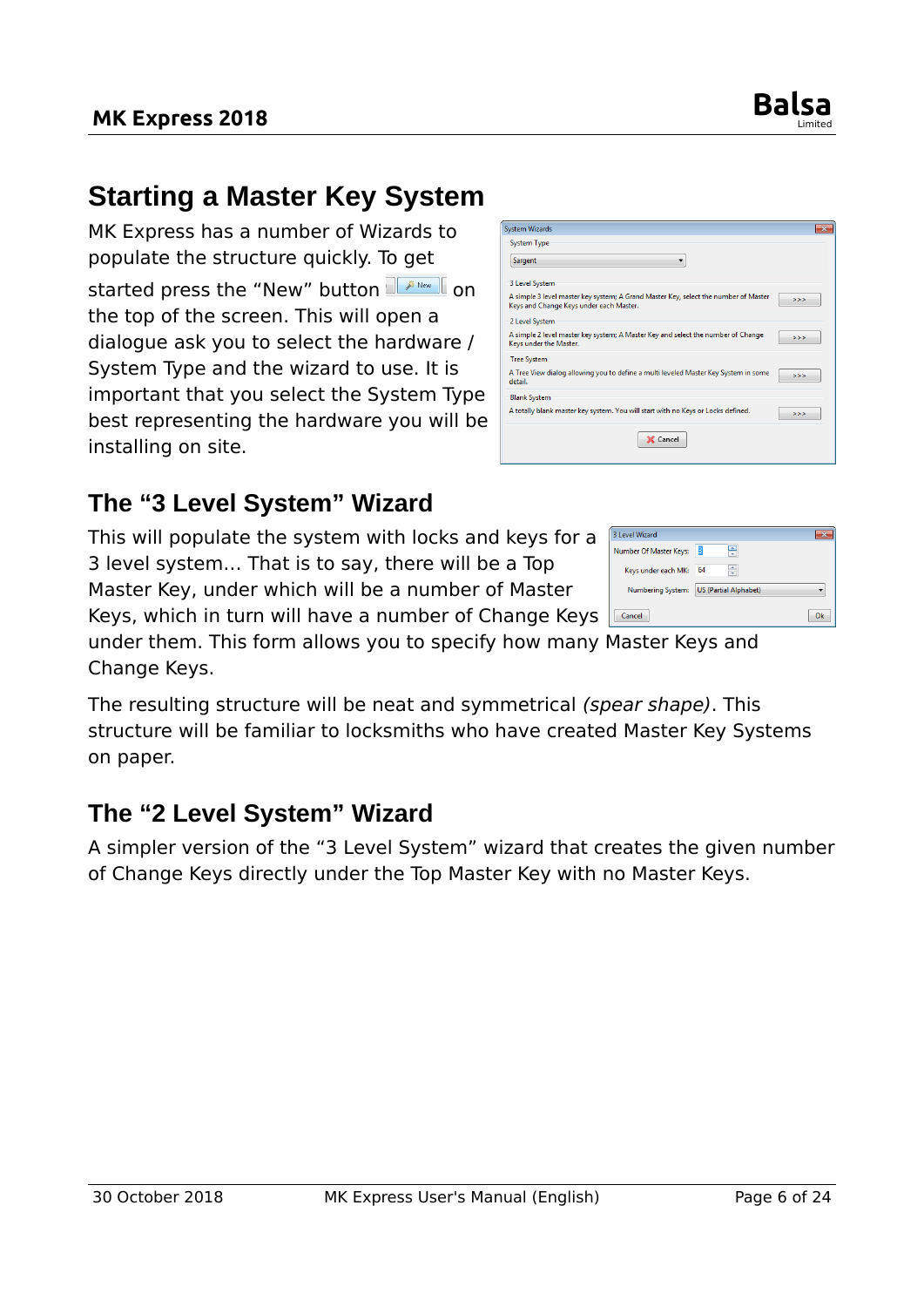

## <span id="page-6-2"></span>**The "Tree System" Wizard**

This wizard will allow you to specify a large asymmetrical system quickly. It can generate up to 4 levels. The Wizard uses a tree view control to create a hierarchical structure with uneven branches. This can be handy when you need a large number of small buildings mix with a small number of large buildings in one Master Key System.

This wizard can generate a large, neat structure quickly and is worth experimenting with when considering a new system.

| Tree Wizard                                                               | $\Box$ $\Box$ $\bm{x}$   |
|---------------------------------------------------------------------------|--------------------------|
| Numbering System: US (Partial Alphabet)<br>▼                              | X Cancel                 |
| 수 Add Branch<br>4<br>Delete Branch<br>$\triangleleft$ GMK (4)             | $\vee$ Ok<br>×           |
| $\triangle$ A (3)<br>$-AA$<br>$-AB$<br>AC(2)<br>$-$ AC1                   |                          |
| $-$ AC <sub>2</sub><br>$\triangle$ B(4)<br>$\triangle$ BA $(2)$<br>$-BA1$ |                          |
| $-BA2$<br>$-$ BB<br>l- BC<br>$-$ BD<br>lнС                                |                          |
| l. D<br>$\overline{4}$                                                    | $\overline{\phantom{a}}$ |

## <span id="page-6-1"></span>**The "Blank System" Wizard**

This one does nothing. You get a structure with no Keys or Locks in it. If your client has provided you with a this Key open that Lock grid/matrix, then this is where you'd want to start. It is also the Wizard I use in my Blue Forest Inn tutorial videos. Most cobweb looking systems start here.

# <span id="page-6-0"></span>**Saving Files**

MK Express is designed to be as simple to use as possible. To this end there is no central database engine to install. Each master key system is saved to its' own file, with the extension ".MKE". This is a lot like a word document or spreadsheet. These .MKE files can be emailed, backed up, shared on file servers or distributed using services like Drop Box, just like any other file.

This same rules apply as with a spreadsheet program, so your changes are not written to disk unless you press the Save button. You can save the current system to a different file name using the Save As button. You need to back up these files.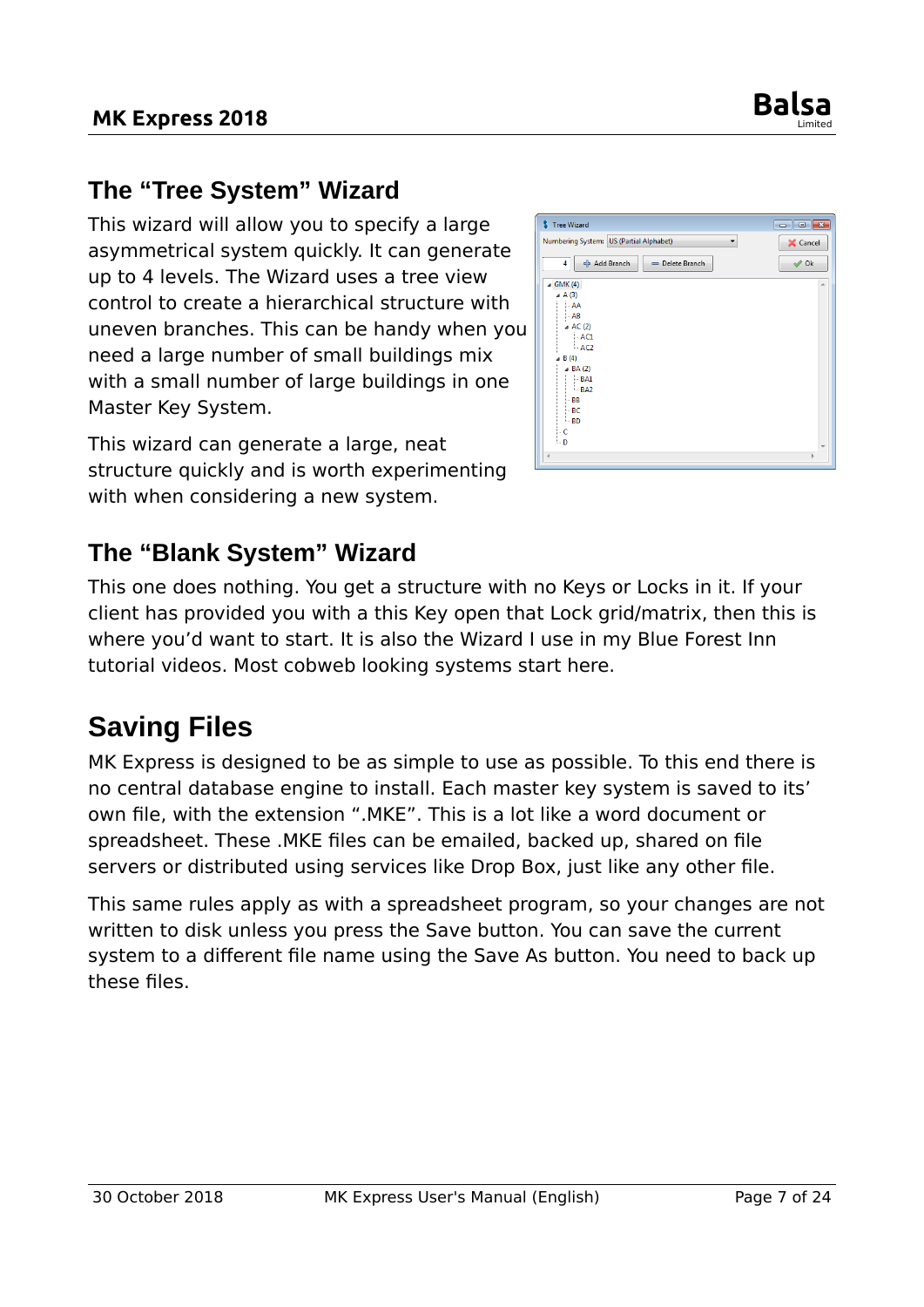

# <span id="page-7-0"></span>**The General Screen**

| Menu                                                                                                     | New<br>Open                                                                                                                                                                                                                        | Save                                                                           | $=$ Close                                                                          | Calculate Bittings | Phantoms             |
|----------------------------------------------------------------------------------------------------------|------------------------------------------------------------------------------------------------------------------------------------------------------------------------------------------------------------------------------------|--------------------------------------------------------------------------------|------------------------------------------------------------------------------------|--------------------|----------------------|
| General<br><b>Hardware</b><br>Key System<br>Keying<br>Keys<br>Locks<br><b>Snapshots</b><br><b>Orders</b> | <b>System Details</b><br>System Number: HL4<br>System Name: Blue Forrest Hotel<br><b>Customer Information</b><br><b>Customer Name:</b><br>Phone Number: 09 889 2502<br><b>Contact Person:</b><br><b>Stamping Sequence</b><br>Keys: | <b>Blue Forrest Hotel</b><br>Email: info@mkexpress.com<br><b>Brian Pieters</b> | Locks:                                                                             |                    | <b>System Notes:</b> |
|                                                                                                          | SYS-KEY-###<br>HL4-A001-1<br>HI4-A002-1<br>HL4-A003-1<br>HL4-A004-1<br>HL4-A020-1                                                                                                                                                  | $\overline{\phantom{a}}$                                                       | SYS-KEY-###<br>HI 4-Y001-1<br>HI4-Y002-1<br>HL4-Y003-1<br>HL4-Y004-1<br>HL4-Y005-1 | ▼                  |                      |

This screen/tab allows you to capture information about the system, like who the client is.

The System Number should be unique across all your Master Key systems, and can be used in the automatic generation of stamping for Locks and Keys produced in Orders later.

Here you can also select how you want the automatic stamping numbers to be generated. MK Express will attempt to issue each Key and Lock ordered a unique number based on this.

It should be noted that the information on this screen can appear on printouts and exports, so be polite.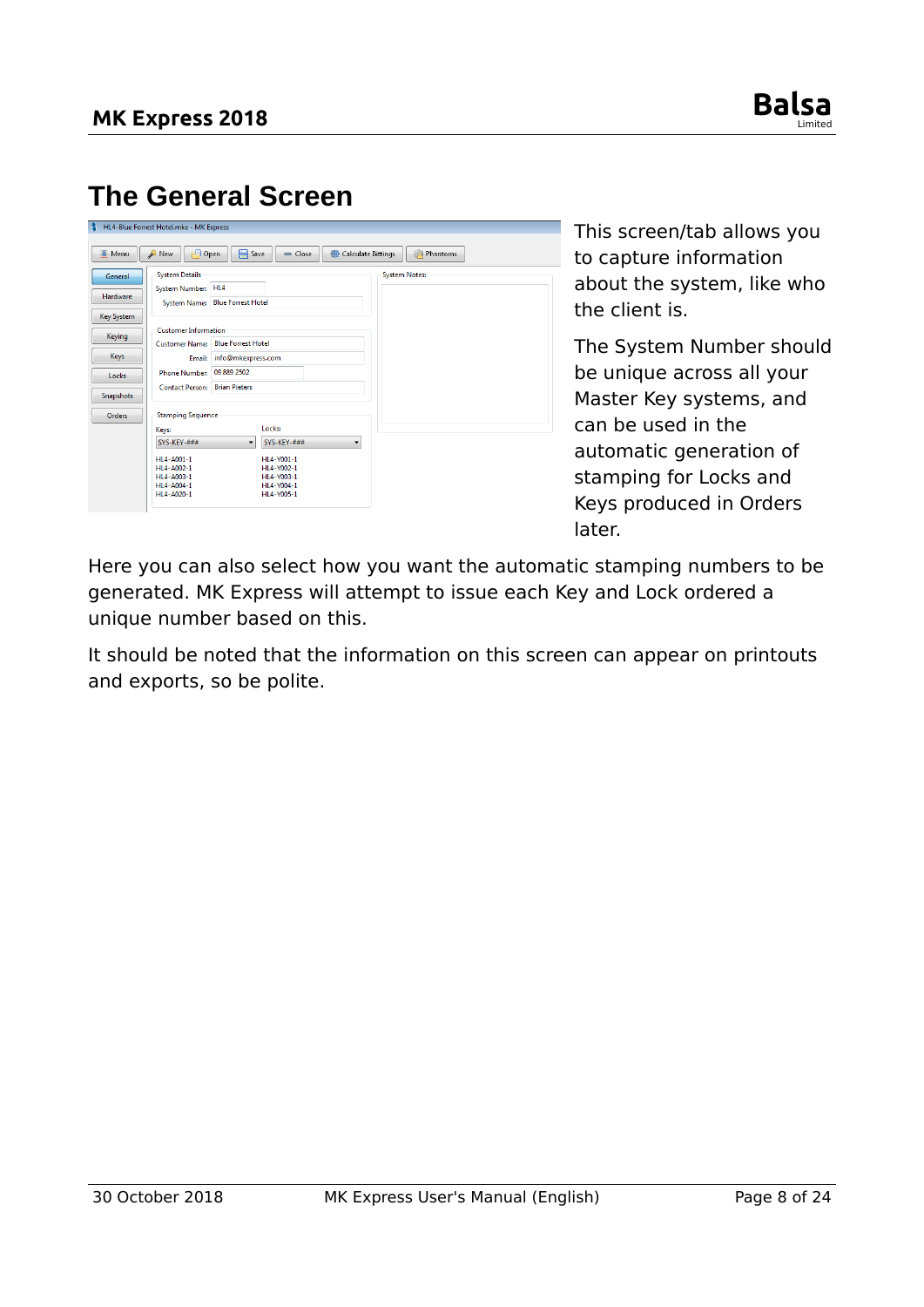

# <span id="page-8-0"></span>**The Hardware Screen**

| и                | HTL445-Blue Forest Inn.mke - MK Express |                                                                                 |
|------------------|-----------------------------------------|---------------------------------------------------------------------------------|
| Menu             | New                                     | <b>Save</b><br>$\Box$ Open<br><b>%Phantoms</b><br>Calculate Bittings<br>□ Close |
| General          | <b>Key Blank</b>                        |                                                                                 |
| <b>Hardware</b>  | Part#<br>BE <sub>2</sub> -H             | <b>Blank Description</b><br>Best A2, H profile                                  |
| Key System       | <b>Lock Hardware</b>                    |                                                                                 |
| Keying           | 수 Insert                                | Set As Default<br>Forget Default<br>$=$ Delete                                  |
| Keys             | Part#                                   | <b>Hardware Description</b>                                                     |
| Locks            | $IC7-H-26D$                             | 7 Pin IC core "H" profile, Satin Chrome                                         |
| <b>Snapshots</b> |                                         |                                                                                 |
| Orders           |                                         |                                                                                 |
|                  |                                         |                                                                                 |
|                  |                                         |                                                                                 |

When creating an order, MK Express records the hardware selected for each cylinder/lock. So upfront it needs to know what part numbers are going to be used. This screen allows you to list the part numbers and descriptions of the

hardware you'll be installing.

You can only enter in one value for the key blanks, but you can have a number of lock types in the system, one of which should be selected as the default.

Later you can set the default part number of any lock in the system, or switch it for something else while capturing an Order. The hardware totals are used in the Order printout to give you a bill of inventory required for the manufacture.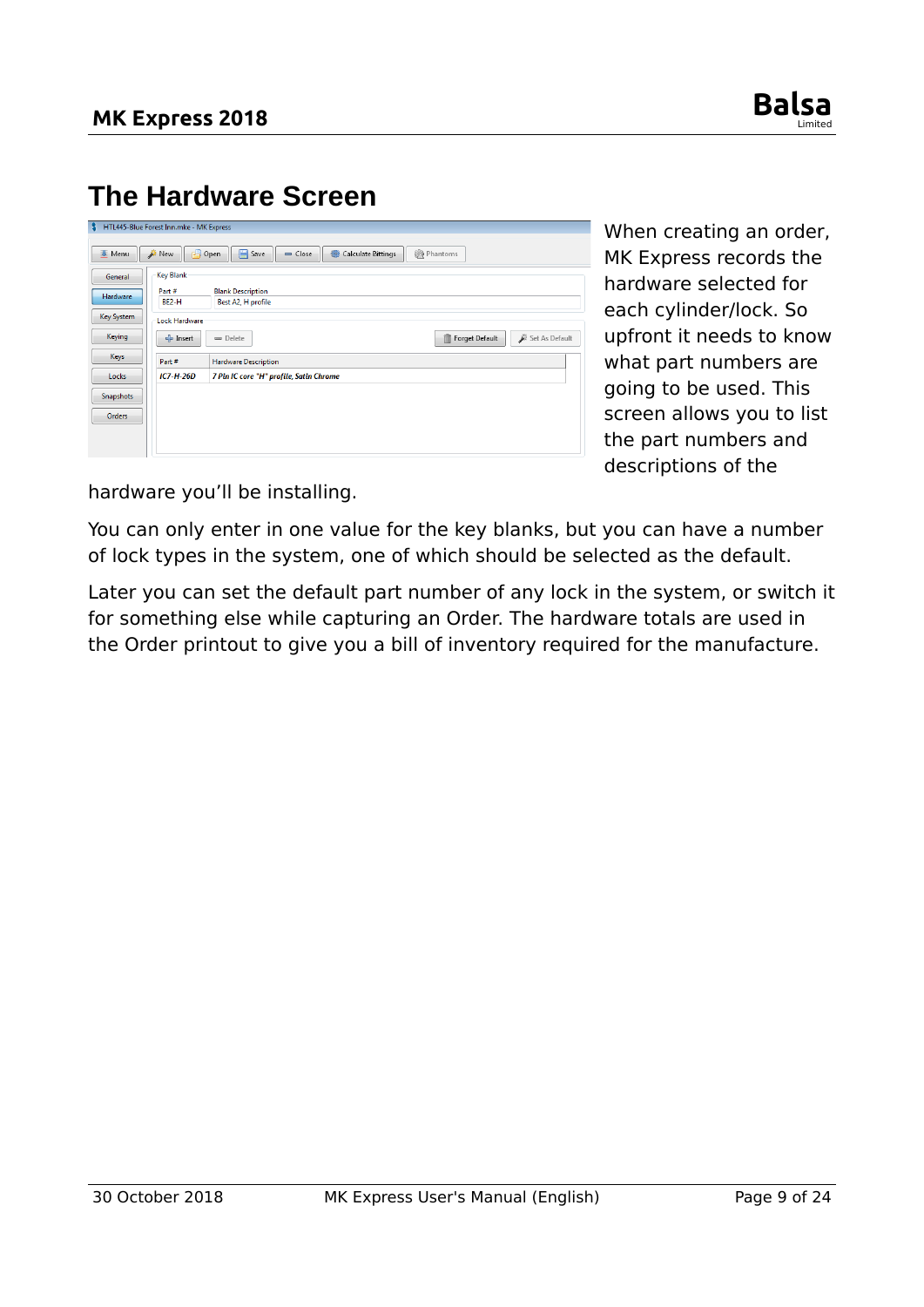# <span id="page-9-3"></span>**The Key System Screen**

| General           | Presets                                                                |
|-------------------|------------------------------------------------------------------------|
| Hardware          | Schlage 6 pin<br>Set<br>▼                                              |
|                   | Generic In-line System                                                 |
| <b>Key System</b> | Number Of Cuts 6<br><b>Top Master Key Code</b>                         |
| Keying            | Deepest Bow Cut 9<br>112460                                            |
| Keys              | Depth Progression 2<br><b>Random Code</b>                              |
|                   | Min Pin Size 2<br>Display Tip to Bow                                   |
| Locks             | Max Adj. Cut Diff 7                                                    |
| Snapshots         | Max Alike Cuts 2                                                       |
|                   | Cut Symbols 0123456789                                                 |
| Orders            | Cylinder Order FEDCBA<br>Random Order                                  |
|                   | Relax some rules when importing or manually entering existing systems. |

| <b>亚 Menu</b>     | Save<br>New<br>$\Box$ Open                   | Calculate E<br>$=$ Close |
|-------------------|----------------------------------------------|--------------------------|
| General           | Série E5000 - MR Group                       |                          |
| Hardware          | <b>Top Master Key Code</b>                   |                          |
| <b>Key System</b> | 235521.111                                   | <b>Random Code</b>       |
| Keying            | <b>Cylinder Order</b><br>B.                  | <b>Random Order</b>      |
| Keys              | 5<br>$\overline{2}$<br>6<br>3<br>7<br>4<br>1 |                          |
| Locks             | Inline<br>Cut Symbols 12345                  | [A]                      |
| Snapshots         | Deepest Bow Cut 5                            |                          |
| Orders            | Depth Progression 2<br>Min Pin Size 2        |                          |
|                   | Max Adj. Cut Diff 4                          |                          |
|                   | Max Alike Cuts <sup>3</sup>                  |                          |
|                   | <b>Top Pins</b>                              |                          |
|                   | Number Of Cuts 3                             | [ <sub>B</sub> ]         |

systems.<br>WARNING: This may result mechanical failures. This screen changes depending on the System type you are using. These are the rules that are used when calculating a Master Key system…

Most of the In-line and Small Form Interchangeable Core types can be modified to match hardware that is not specifically mentioned in the presets.

#### <span id="page-9-2"></span>**Number Of Cuts**

For In-line systems, this is simply the number of the cuts that can be made on a key. Also know as the number of chambers.

#### <span id="page-9-1"></span> $\frac{6}{9}$  9 3 6 0 2 2 **Deepest Bow Cut**

Many key blanks have issues if the first cut is too deep, as the key might snap when the customer tries to turn it and the key is not all the way into the lock. This rule limits how often this happens by ensuring the first cut leaves enough steel to deal with the attempt to open the lock.

#### <span id="page-9-0"></span>**Depth Progression**

This is a hard one; in the days of making Master Key systems on paper, you'd use a depth progression of 2 on a Schlage system (and most others) so that you did not have to pin up a lock with a #1 master pin, which has never existed… Currently, you can get far more codes out of a system by using a Depth Progression of 1 **but only as long as there are no Cross Keys.**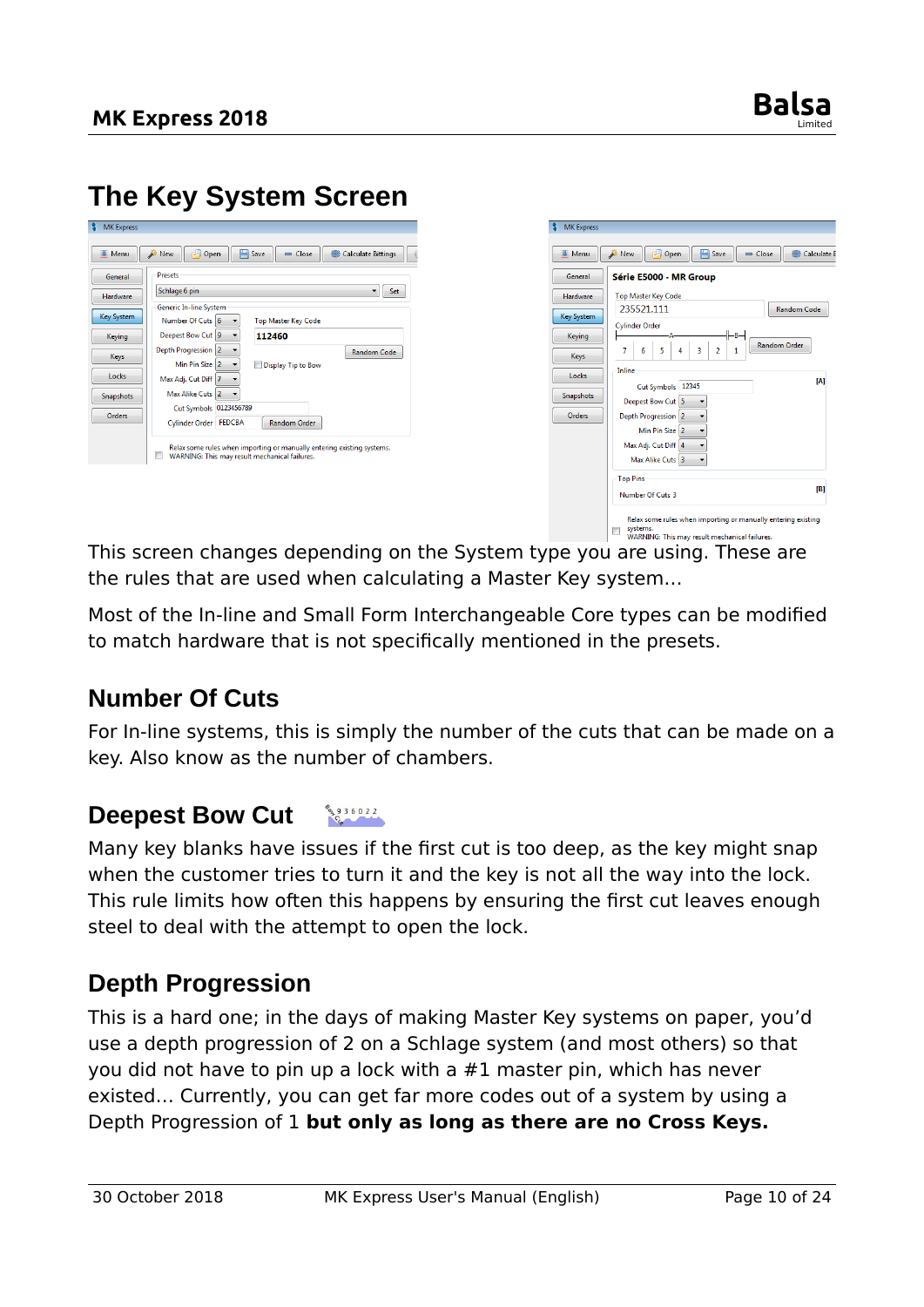#### **MK Express 2018 Balsa**

In general you would set the Depth Progression to the smallest size pin the manufacture will sell you, as this will allow you far greater flexibility with cross keying.

# <span id="page-10-4"></span>**Min Pin Size (Minimum Pin Size)**

Simply put, this is the smallest pin the manufacture will sell you. If you could get a #1 pin for a classic in-line system, it would jam. When MK Express assigns cuts to a key, it considers how the effected locks would be pinned up. This setting will reject keys that result in locks having pins that violate this rule.

# <span id="page-10-3"></span>**Max Adj. Cut Diff (Max Adjacent Cut Difference)**

Also know as "MACS", this is the maximum difference between two adjacent cuts. The angle at which the cutter cuts into a key

determines the MACS. The goal is to avoid one cut chipping away at another… A shallow cut next to a really deep cut may be eroded and the key can not work the lock.

## <span id="page-10-2"></span>**Max Alike Cuts**

This is here to prevent those long flat sections on a key when 3 or more cuts are the same. For example here is a key with too many 3 cuts in a row:  $\frac{333331}{12}$ .

This is purely for aesthetics, and can be effectively disabled by setting this value to the same number as total cuts.

# <span id="page-10-1"></span>**Cut Symbols**

These are the symbols used by the hardware from shallowest to deepest. As a result the number of symbols is the number of cuts. While most systems start at 0 or 1, some like Ruko/Assa 600 start at 9 and go to 1 as the deepest cut. Some system types also use Letters.

# <span id="page-10-0"></span>**Cylinder Order**

When MK Express progresses the system, it will involve one cylinder at a time in the calculations. This order will allow you to select which chambers are used first. In many cases, locksmiths prefer to adjust the order so the busiest chambers are closest the tip of the key to minimise wear and tear on the lock.



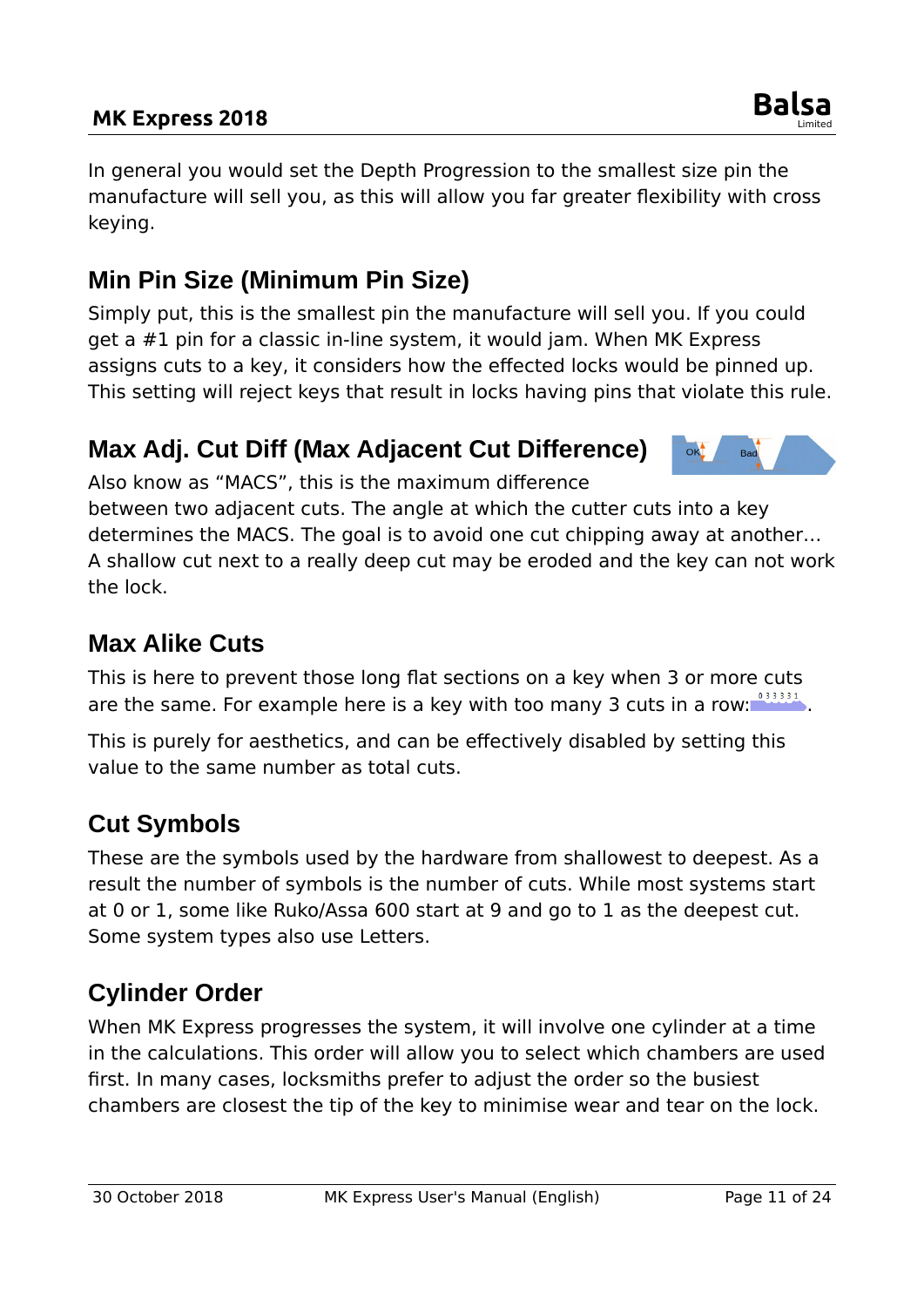# <span id="page-11-1"></span>**The Keying Screen or Keying Matrix**

The main roll of this screen is to select which keys open which locks. Secondary to that you can update the Description and Number of the Keys and Locks, along with manually specifying the key cuts. The order in which the Lock and Keys are displayed can be changed by dragging them around.



## <span id="page-11-0"></span>**Colour Codes**

Key cuts and the Key numbers may be displayed a number of colours to indicate if the cuts can be change.

- **Green:** These cuts have been calculated by MK Express and may change the next time the Calculate button is pressed.
- **Blue**: These cuts have been manually entered or imported, MK Express will make no attempt to change them… MK Express will try to calculate other cuts around these with out creating phantoms.
- **Black**: These cuts have been saved in a Snapshot and can not be changed.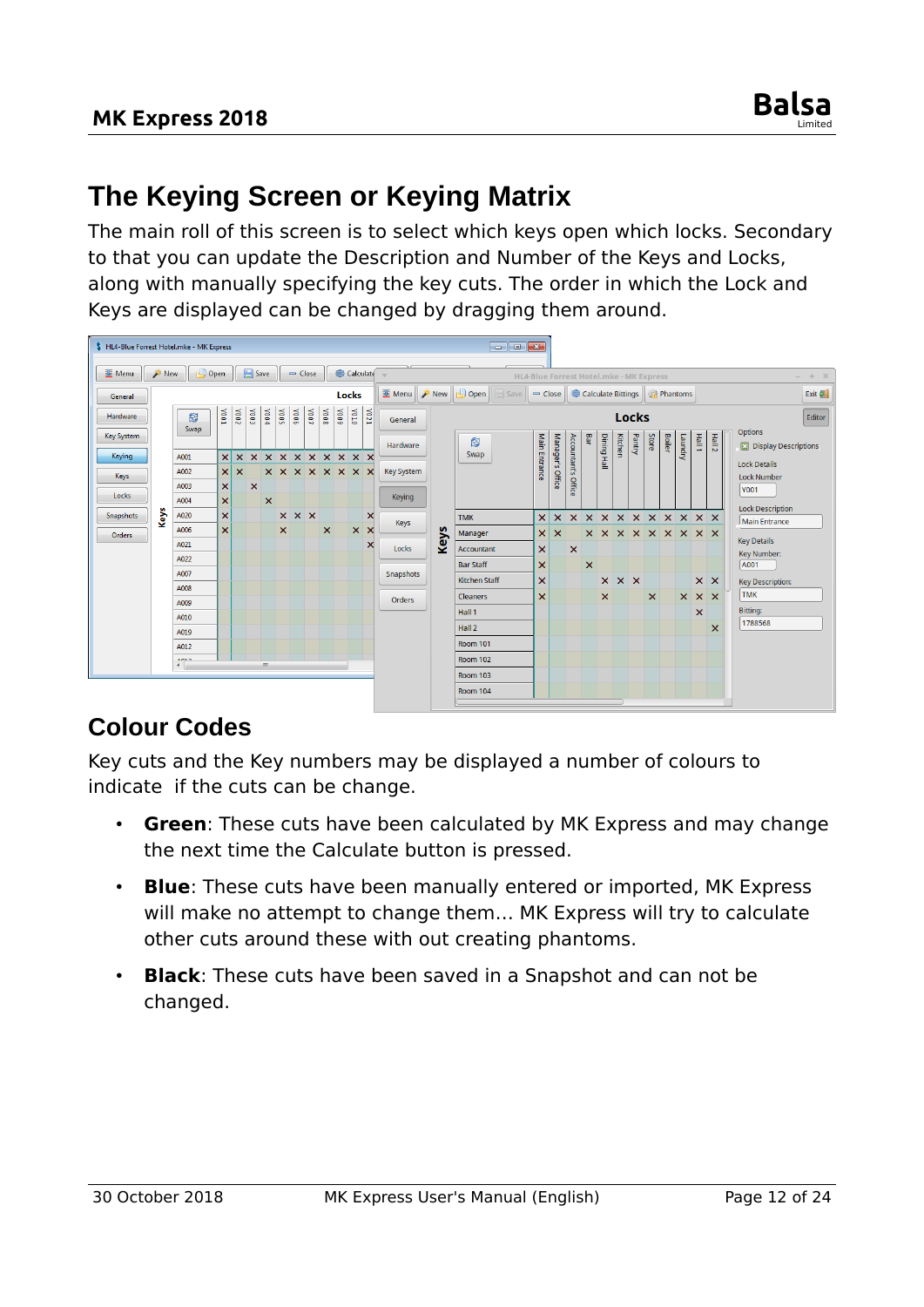#### <span id="page-12-2"></span>**The Keys Screen**

The main roll of this screen is to Add or Delete Keys along with setting the Key's number, description and even cuts.

|                  | HL4-Blue Forrest Hotel.mke - MK Express |      |                                 |                 |                  |                              | $\Box$ x<br>- 1          |
|------------------|-----------------------------------------|------|---------------------------------|-----------------|------------------|------------------------------|--------------------------|
| <b>IF</b> Menu   | $\Box$ Open<br>New                      | Save | Calculate Bittings<br>$=$ Close | Phantoms        |                  |                              | Exit $\frac{1}{2}$       |
| General          | 1188164                                 | Find |                                 |                 |                  | <b>Update Order Quantity</b> |                          |
| Hardware         |                                         |      |                                 |                 |                  | No Open Orders               | $\overline{\phantom{a}}$ |
|                  |                                         | Key# | <b>Description</b>              | <b>Bittings</b> | $\blacktriangle$ | Quantity:                    |                          |
| Key System       |                                         | A001 | <b>TMK</b>                      | 1788568         |                  | Stamping                     | <b>Order Title</b>       |
| Keying           | 수 Insert                                | A002 | Manager                         | 1788562         |                  | HL4-A007-1                   | 04 Feb 2014              |
| <b>Keys</b>      |                                         | A003 | Accountant                      | 1788560         |                  | HL4-A007-2                   | 04 Feb 2014              |
|                  | $=$ Delete                              | A004 | <b>Bar Staff</b>                | 1988562         |                  | HL4-A007-3                   | 04 Feb 2014              |
| Locks            |                                         | A020 | <b>Kitchen Staff</b>            | 1388562         |                  | HL4-A007-4                   | Lost Kitchen Key         |
| <b>Snapshots</b> | Import CSV                              | A006 | Cleaners                        | 1788564         | Ξ                |                              |                          |
| Orders           |                                         | A021 | Hall 1                          | 1382362         |                  |                              |                          |
|                  |                                         | A022 | Hall 2                          | 1380362         |                  |                              |                          |
|                  |                                         | A007 | Room 101                        | 1188164         |                  |                              |                          |
|                  |                                         | A008 | Room 102                        | 1988164         |                  |                              |                          |
|                  |                                         | ADDD | $D = 102$                       | 1 EDDOG A       |                  |                              |                          |

The order in which the keys are displayed can be changed by dragging them.

## <span id="page-12-1"></span>**Importing Key from CSV**

This screen also allows you to import a list of keys from a CSV file. If you have the parent key number in the CSV too, then MK Express can use this information to create locks for

| <b>Import CSV Data</b>                                                                                                            |                    |                                       | $\parallel$ $\Box$ $\parallel$ $\infty$<br>$\Box$                              |
|-----------------------------------------------------------------------------------------------------------------------------------|--------------------|---------------------------------------|--------------------------------------------------------------------------------|
| <b>Kev Number</b><br><b>Kev Description</b><br>$\overline{\phantom{a}}$<br><b>Description</b><br>Key#<br>$\overline{\phantom{a}}$ |                    | Bitting<br>---<br>---                 | <b>Parent Kev</b><br>Has Header Row<br>import<br>-<br>---<br>Auto Create Locks |
| Key#                                                                                                                              | <b>Description</b> | Key#                                  | <b>Bittings</b><br>۸                                                           |
| N<br>A001                                                                                                                         | <b>TMK</b>         | <b>Description</b><br><b>Bittings</b> | 7064481                                                                        |
| A002                                                                                                                              | Manager            | Stamping                              | 7064485                                                                        |
| A003                                                                                                                              | Accountant         | Quantity                              | 7064483                                                                        |
| A004                                                                                                                              | <b>Bar Staff</b>   |                                       | Ξ<br>7064405                                                                   |

each change key and link them up on the Keying Matrix automatically.

## <span id="page-12-0"></span>**Updating Keys to be Ordered**

This screen provides the ability to change the number of a Key involved in an open order.

The stamping of the individual key to be produced can be edited within the [Orders](#page-4-0) screen.

| Replacements PO 8845   |                             |
|------------------------|-----------------------------|
| Quantity: 2            |                             |
| Stamping               | Order Title                 |
| HL4-A022-1             | Lost Kitchen Kev            |
| $H14 - \Delta 022 - 2$ | Lost Kitchen Key            |
| HL4-A022-3             | <b>Replacements PO 8845</b> |
| HL4-A022-4             | Replacements PO 8845        |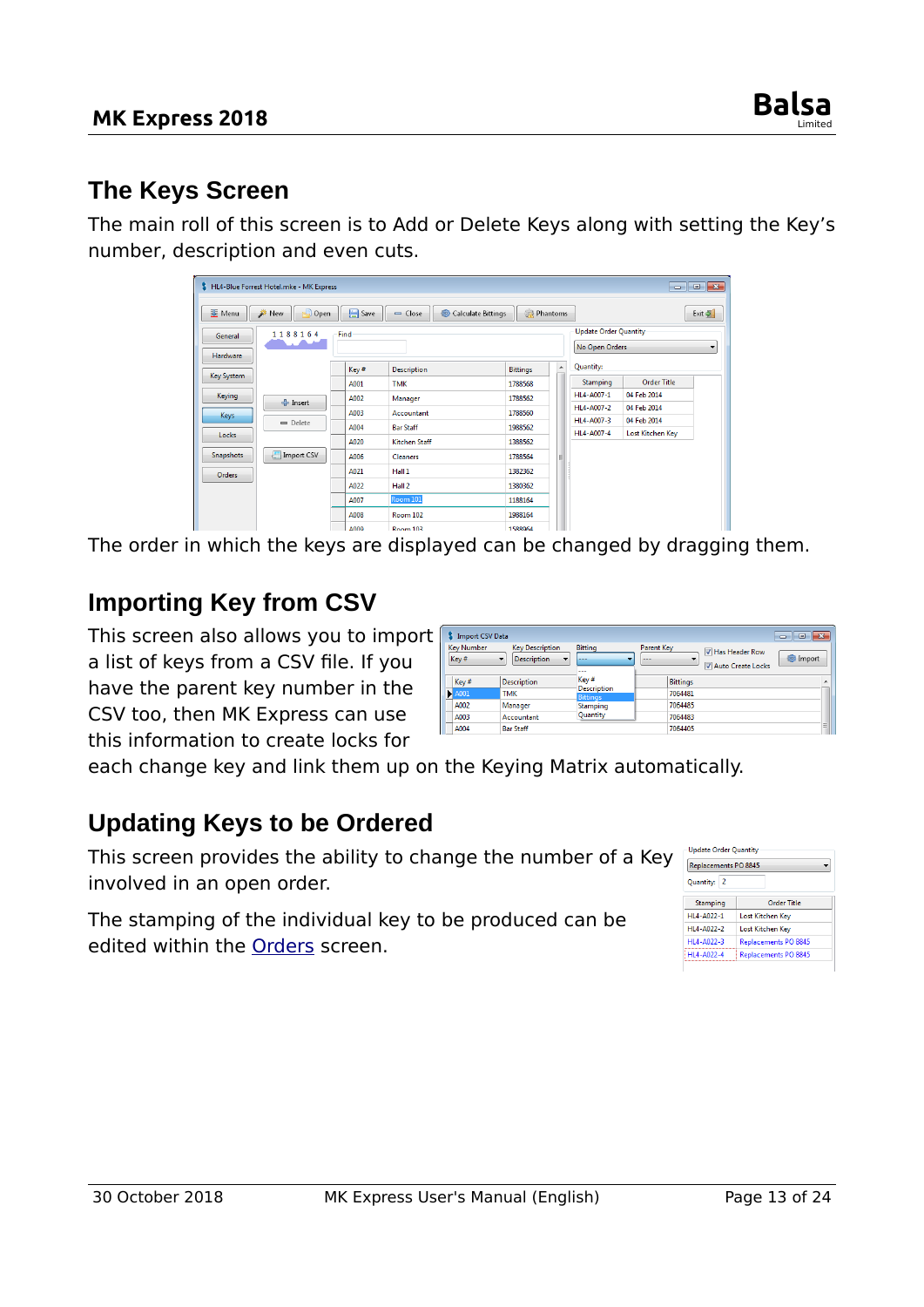

# <span id="page-13-0"></span>**The Locks Screen**

The main roll of this screen is to Add and Remove Locks while setting their Number, Description and Part Number.

|                   | HL4-Blue Forrest Hotel.mke - MK Express |             |                                 |                              |                      | $ \blacksquare$     |
|-------------------|-----------------------------------------|-------------|---------------------------------|------------------------------|----------------------|---------------------|
| <b>亚 Menu</b>     | Open<br>New                             | Save        | $=$ Close<br>Calculate Bittings | Phantoms                     |                      | Exit $\frac{1}{2}$  |
| General           |                                         | Find        |                                 | <b>Update Order Quantity</b> |                      |                     |
| Hardware          |                                         |             |                                 |                              | Replacements PO 8845 |                     |
|                   | 6 9 11<br>8<br>6<br>5<br>-5             | Lock#       | <b>Description</b>              | Quantity: 1                  |                      |                     |
| <b>Key System</b> | 14 10 10 10 12 8 4<br>6                 | <b>Y001</b> | <b>Main Entrance</b>            |                              | Stamping             | <b>Order Title</b>  |
| Keying            | 1788562                                 | <b>Y002</b> | Manager's Office                |                              | HL4-Y009-1           | 04 Feb 2014         |
| Keys              | 수 Insert                                | <b>Y003</b> | <b>Accountant's Office</b>      |                              | HL4-Y009-2           | Replacements PO 884 |
| Locks             | - Delete                                | <b>Y004</b> | Bar                             |                              |                      |                     |
|                   |                                         | <b>Y005</b> | <b>Dining Hall</b>              |                              |                      |                     |
| Snapshots         | Import CSV                              | <b>Y006</b> | Kitchen                         |                              |                      |                     |
| <b>Orders</b>     |                                         | <b>Y007</b> | Pantry                          |                              |                      |                     |
|                   |                                         | <b>Y008</b> | <b>Store</b>                    |                              |                      |                     |
|                   |                                         | <b>Y009</b> | <b>Boiler</b>                   |                              |                      |                     |
|                   |                                         | <b>Y010</b> | Laundry                         |                              |                      |                     |
|                   |                                         | <b>Y021</b> | Hall 1                          |                              |                      |                     |
|                   |                                         | <b>Y022</b> | Hall 2                          |                              |                      |                     |
|                   |                                         | <b>Y011</b> | <b>Room 101</b>                 |                              |                      |                     |
|                   |                                         | <b>Y012</b> | Room 102                        |                              |                      |                     |
|                   |                                         | <b>Y013</b> | Room 103                        |                              |                      |                     |
|                   |                                         | <b>Y014</b> | Room 104                        | ۰                            |                      |                     |

Like the Keys Screen, a list of Locks can be imported from CSV and the Quantity of locks to be produced for a current order can be set here too. The order that the Locks are displayed in can be changed by dragging them to a new position.

Setting the part number on a lock should be seen as the default part number, but the part number actually produced can be change in the order itself.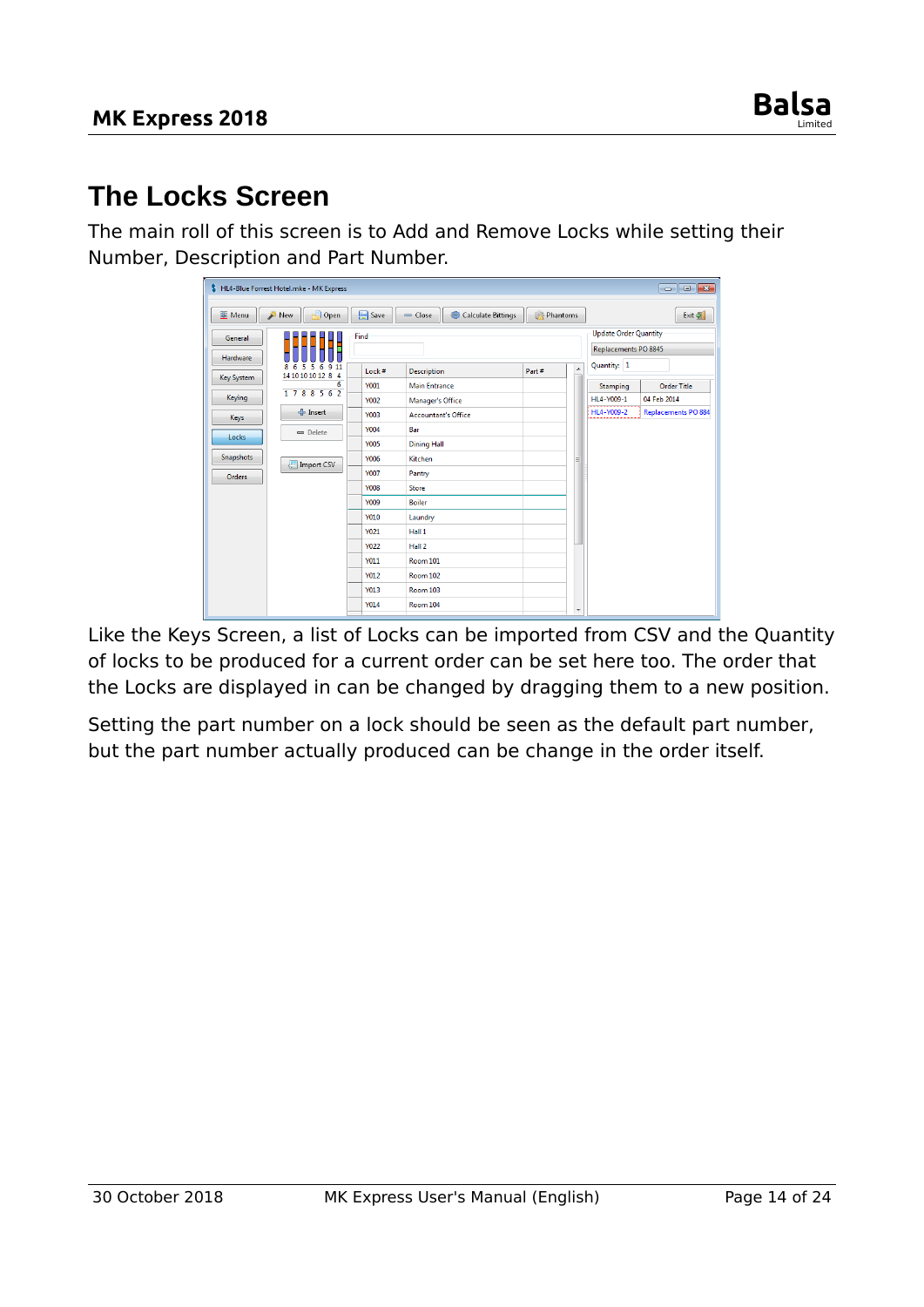

# <span id="page-14-0"></span>**The Snapshots Screen**

This is a simple screen containing a list of points there the system's coding was frozen to prevent corruption. Before physically manufacturing any of the Locks or Keys, you should make a Snapshot to prevent changes to the items you are about to pin up and cut.

This is a bit like saving a version of the



system, and forms the bases of later expansion. The numbers on the right of each listed item indicates the Keys and Locks changed in the snapshot.

Open or Create a Snapshot to view the form in which the details are displayed. Here you can enter a note describing why the system was changed/expanded, and you can view the Key and Locks effected.

This form also allows you to print the details of the Snapshot, which only prints the Keys and Locks effected by the change.

The Keys and Locks effected by the change can also be exported to CSV or used as the bases for a new Order.

| System Snapshot                                            | $\Box$ $\Box$<br>$\overline{\phantom{a}}$         |
|------------------------------------------------------------|---------------------------------------------------|
| Roll Back To<br><b>Print</b>                               | Create Order<br>Close <b>D</b><br>图 Export to CSV |
| ,,,,,,,,,,,,,,,,,,,,,,,,,,,<br>Snapshot Keys<br>Locks      |                                                   |
| Snapshot Number: 4<br><b>Snapshot Date:</b><br>06 Feb 2014 |                                                   |
| <b>Snapshot Notes</b>                                      |                                                   |
| Lost Kitchen Key<br>Retired keys for Hall 1 and 2          |                                                   |
|                                                            | Save                                              |
|                                                            |                                                   |
|                                                            |                                                   |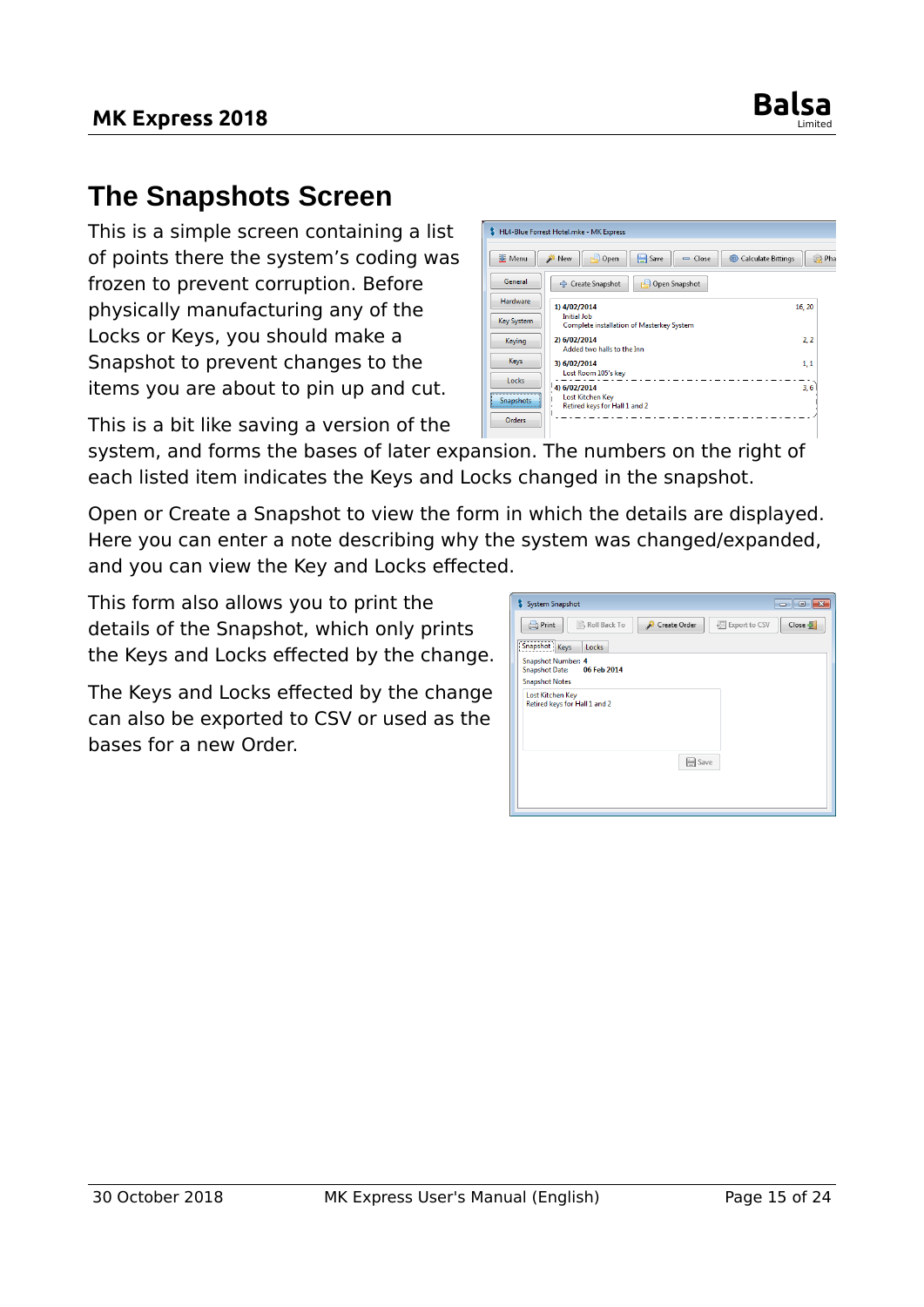

# <span id="page-15-1"></span>**The Orders Screen**

This screen displays a list of Orders created… Items in blue have not been finalised and can still be edited. Opening an existing order or pressing the "Create Order" button will open the Order form.

Pressing  $\blacksquare$  will finalise the Order preventing further changes. The Order form has three tabs into which details and quantities can be captured.



#### <span id="page-15-0"></span>**Details Tab**

This tab retains some general information about the Order, which is displayed on the printout of the Order. This tab also displays the hardware totals involved in completing the order.

#### <span id="page-15-3"></span>**Keys Tab**

The Keys tab allows you to select the quantity of each key to be cut along with the stamping to give each key.

#### <span id="page-15-2"></span>**The Locks Tab**

Like the Keys tab, the Locks tab allows you to select the quantities and stamping. But this tab also allows to select the part number of the cylinder or lock.

**Note**: MK Express will generate stamping automatically based on the setting in the General Screen, but can be manually changed.

| <b>S</b> Order                                | $\begin{array}{c c c c c} \hline \multicolumn{3}{c }{\multicolumn{3}{c }{\multicolumn{3}{c }{\mid}} & \multicolumn{3}{c }{\multicolumn{3}{c }{\mid}} & \multicolumn{3}{c }{\multicolumn{3}{c }{\mid}} & \multicolumn{3}{c }{\multicolumn{3}{c }{\mid}} & \multicolumn{3}{c }{\multicolumn{3}{c }{\mid}} & \multicolumn{3}{c }{\multicolumn{3}{c }{\mid}} & \multicolumn{3}{c }{\multicolumn{3}{c }{\mid}} & \multicolumn{3}{c }{\mid}} & \multicolumn{3}{c }{$ |
|-----------------------------------------------|----------------------------------------------------------------------------------------------------------------------------------------------------------------------------------------------------------------------------------------------------------------------------------------------------------------------------------------------------------------------------------------------------------------------------------------------------------------|
| $\bullet$<br>수 Add Key<br>Print<br>수 Add Lock | 图 Export to CSV<br><b>Export Spreadsheet</b><br>Close 2                                                                                                                                                                                                                                                                                                                                                                                                        |
| <b>Details</b><br>Keys<br>Locks               |                                                                                                                                                                                                                                                                                                                                                                                                                                                                |
| <b>Title:</b>                                 | <b>Contact Person: Brian Pieters</b>                                                                                                                                                                                                                                                                                                                                                                                                                           |
| Replacements PO 8845                          |                                                                                                                                                                                                                                                                                                                                                                                                                                                                |
|                                               | Email: info@mkexpress.com                                                                                                                                                                                                                                                                                                                                                                                                                                      |
| Address:                                      | Phone Number: 09 889 2502                                                                                                                                                                                                                                                                                                                                                                                                                                      |
|                                               |                                                                                                                                                                                                                                                                                                                                                                                                                                                                |
|                                               | Thier Reference: PO 8845                                                                                                                                                                                                                                                                                                                                                                                                                                       |
|                                               | Our Reference:                                                                                                                                                                                                                                                                                                                                                                                                                                                 |
|                                               |                                                                                                                                                                                                                                                                                                                                                                                                                                                                |
| <b>Notes</b>                                  | <b>Hardware Totals:</b>                                                                                                                                                                                                                                                                                                                                                                                                                                        |
|                                               | 2 x Key Blanks<br>$\blacktriangle$                                                                                                                                                                                                                                                                                                                                                                                                                             |
|                                               | 1 x Lock Cylinders<br>Ε                                                                                                                                                                                                                                                                                                                                                                                                                                        |
|                                               | <b>Bottom Pins:</b>                                                                                                                                                                                                                                                                                                                                                                                                                                            |
|                                               | $1 \times p$ in $1$                                                                                                                                                                                                                                                                                                                                                                                                                                            |
|                                               | $1 \times pin2$                                                                                                                                                                                                                                                                                                                                                                                                                                                |
|                                               | $1 \times pin 5$                                                                                                                                                                                                                                                                                                                                                                                                                                               |
|                                               | $1 \times pin 6$                                                                                                                                                                                                                                                                                                                                                                                                                                               |
|                                               | $1 \times pin 7$                                                                                                                                                                                                                                                                                                                                                                                                                                               |
|                                               | $2 \times p$ in 8<br>$\overline{\phantom{a}}$                                                                                                                                                                                                                                                                                                                                                                                                                  |
|                                               |                                                                                                                                                                                                                                                                                                                                                                                                                                                                |

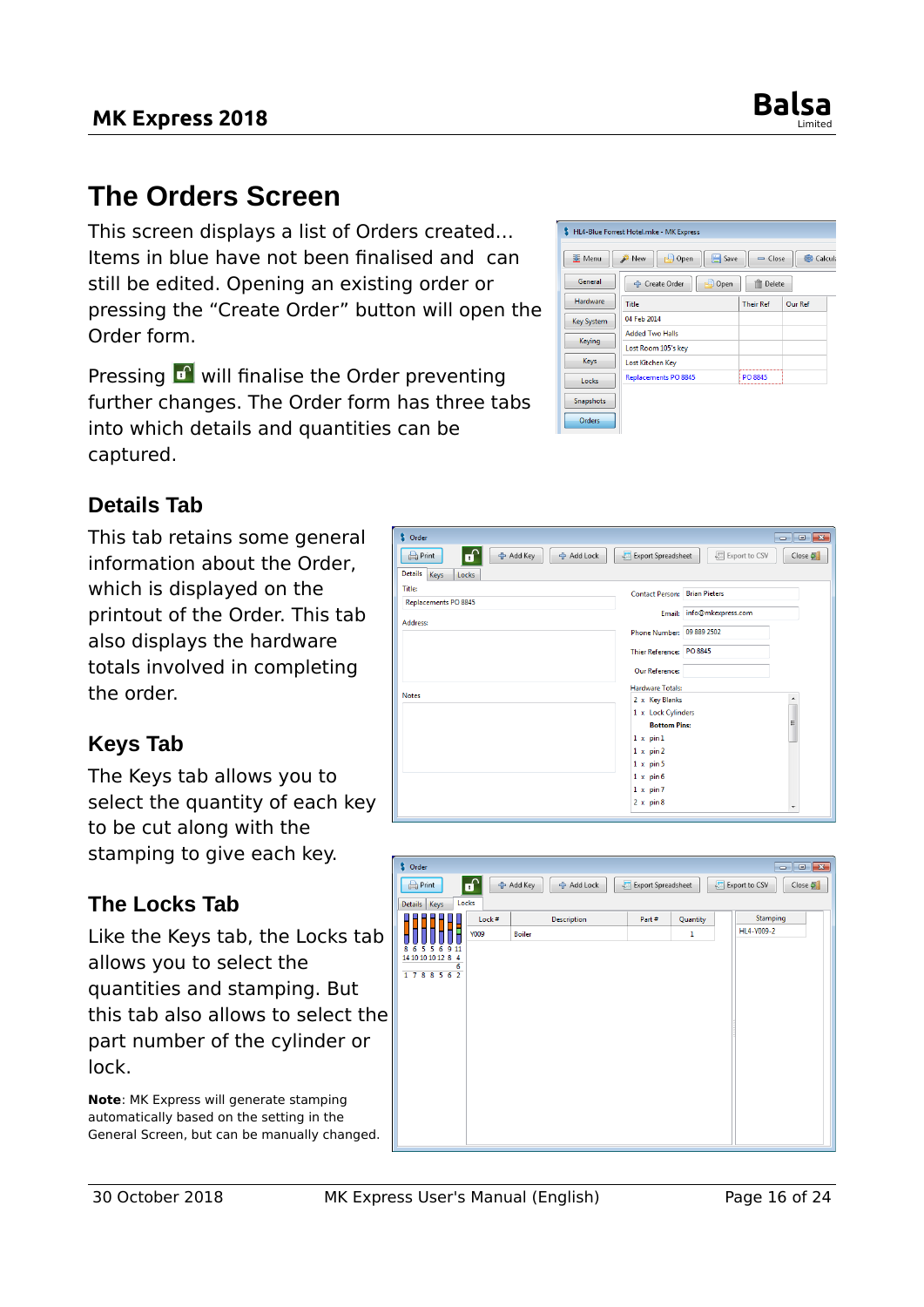**Save** Save As Recreate As Import Export **Print**  $\overline{Q}$  Presets  $\mathscr K$  Options

<span id="page-16-1"></span>This is generally not that useful unless you want a paper record of what changed in a system after it was expanded or lost key have been dealt with. This printout will only include the items that have been changed since the last snapshot.

# <span id="page-16-0"></span>**Printing an Order**

MK Express will record the Quantities of Key and locks ordered by the Client along with their stamping. This printout is limited to the items being ordered and can include hardware totals like the number of blanks, cylinders and each size of pin.

## **MK Express 2018 Balsa**

# <span id="page-16-3"></span>**Printing**

There are three printouts; the entire system, the items changed in the current snapshot and the items involved in an order. The last also contains hardware totals and the Quantities to be manufactured.

1188164

These printouts include the images displayed in MK Express for the Keys and Locks. The purpose is to provide the locksmiths cutting and pinning with a visual reference.

## <span id="page-16-2"></span>**Printing the entire system**

**EXARDED FROM THE MAIN MENU Select Print.** 

After select the printer, you will be asking which parts of the system you would like to print. Here the you can select the sections and the range of Keys and Locks to print.

| <b>V</b> Print Title Page<br>Print System Notes |                  |
|-------------------------------------------------|------------------|
| <b>V</b> Print Keys<br><b>First Key</b>         | <b>Last Key</b>  |
| <b>V</b> Print Locks<br><b>First Lock</b>       | <b>Last Lock</b> |
| Hardware Totals<br>Keying Matrix                |                  |
| Cancel                                          | 0 <sup>k</sup>   |

 $\boxed{\mathbf{x}}$ 



**Print Selection**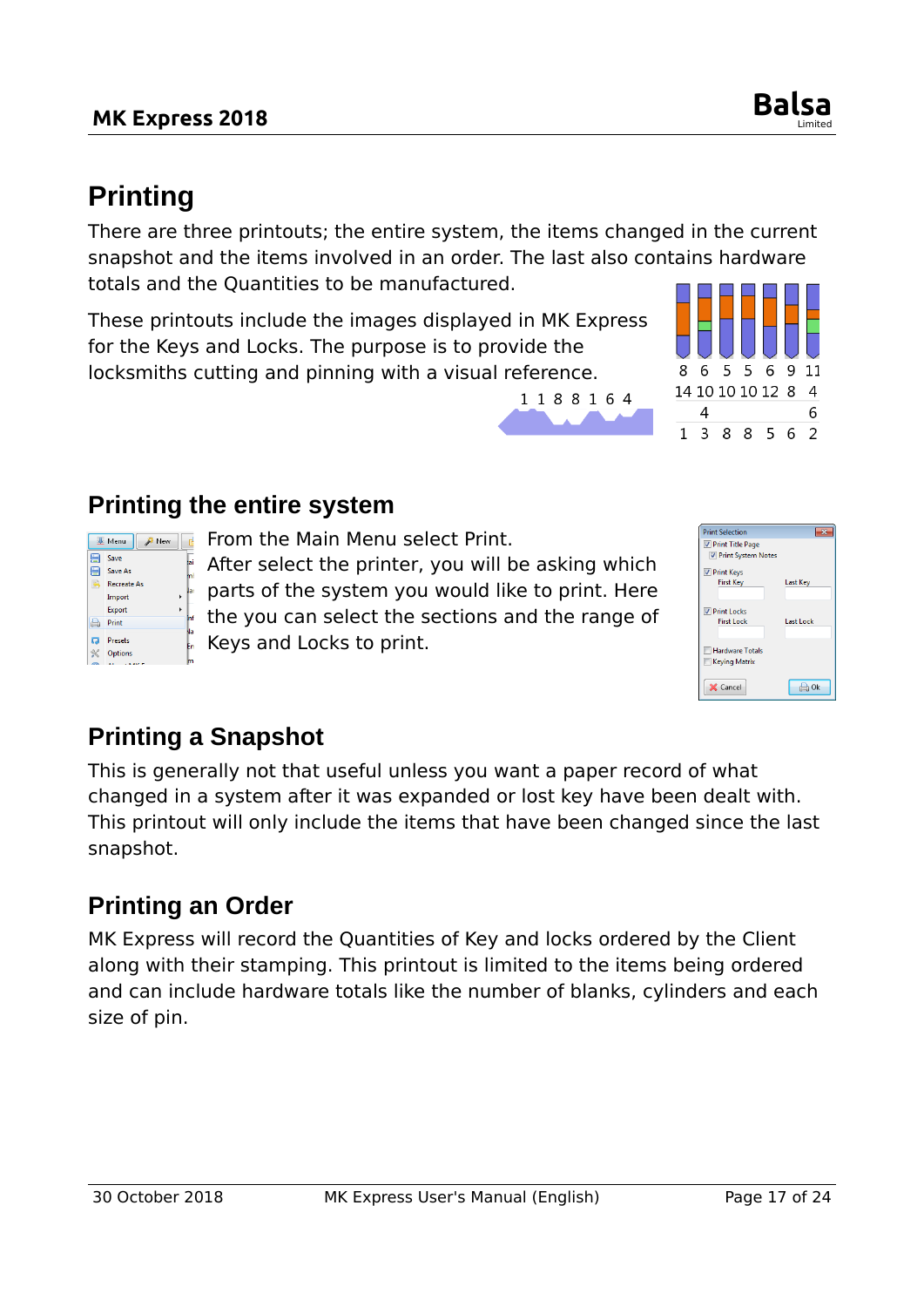

# <span id="page-17-1"></span>**Importing**

|        | <b>亚 Menu</b><br>New                  |   | Open | Save<br>$=$ Close                                               |
|--------|---------------------------------------|---|------|-----------------------------------------------------------------|
| ⊫<br>⊫ | Save<br>Save As<br><b>Recreate As</b> |   |      |                                                                 |
|        | Import                                | ٠ |      | <b>Import MKCalc System</b>                                     |
| 置      | Export<br>Print                       |   |      | <b>Import from InstaCode</b><br><b>Import MasterKing System</b> |
| ධ<br>≪ | <b>Presets</b><br>Options             |   |      | <b>Import JSON</b><br><b>Import Spreadsheet</b>                 |

MK Express can import a variety of existing systems in a number of ways.

On the Main Menu there is a section called "Import". This contains a sub menu with different ways of importing data into MK Express.

#### <span id="page-17-0"></span>**Import MKCalc System**

MK Calc is a web site which generates very simple Master Key systems. These systems can be downloaded as a file with the extension .mkcalc as a backup.

| <b>Import MKCalc</b>                                                                                                                                                                                                | E                  |  |  |  |  |
|---------------------------------------------------------------------------------------------------------------------------------------------------------------------------------------------------------------------|--------------------|--|--|--|--|
| Select MKCalc Backup File:                                                                                                                                                                                          |                    |  |  |  |  |
| W:\MKExpress\bin\AH1_20150226.MKCalc                                                                                                                                                                                |                    |  |  |  |  |
| MK Calc is a web based service which allows locksmiths to create simple<br>hierarchical master key systems.<br>Backups of these systems are downloaded as *. MKCalc files, which can be<br>imported into MKExpress. |                    |  |  |  |  |
|                                                                                                                                                                                                                     | https://MKCalc.com |  |  |  |  |
| X Cancel                                                                                                                                                                                                            | Import             |  |  |  |  |

MK Express will import all the keys and their cuts

which have been assigned a description, while creating the locks/key sets along with calculating the pinning charts. Most of the Client details and notes are also imported.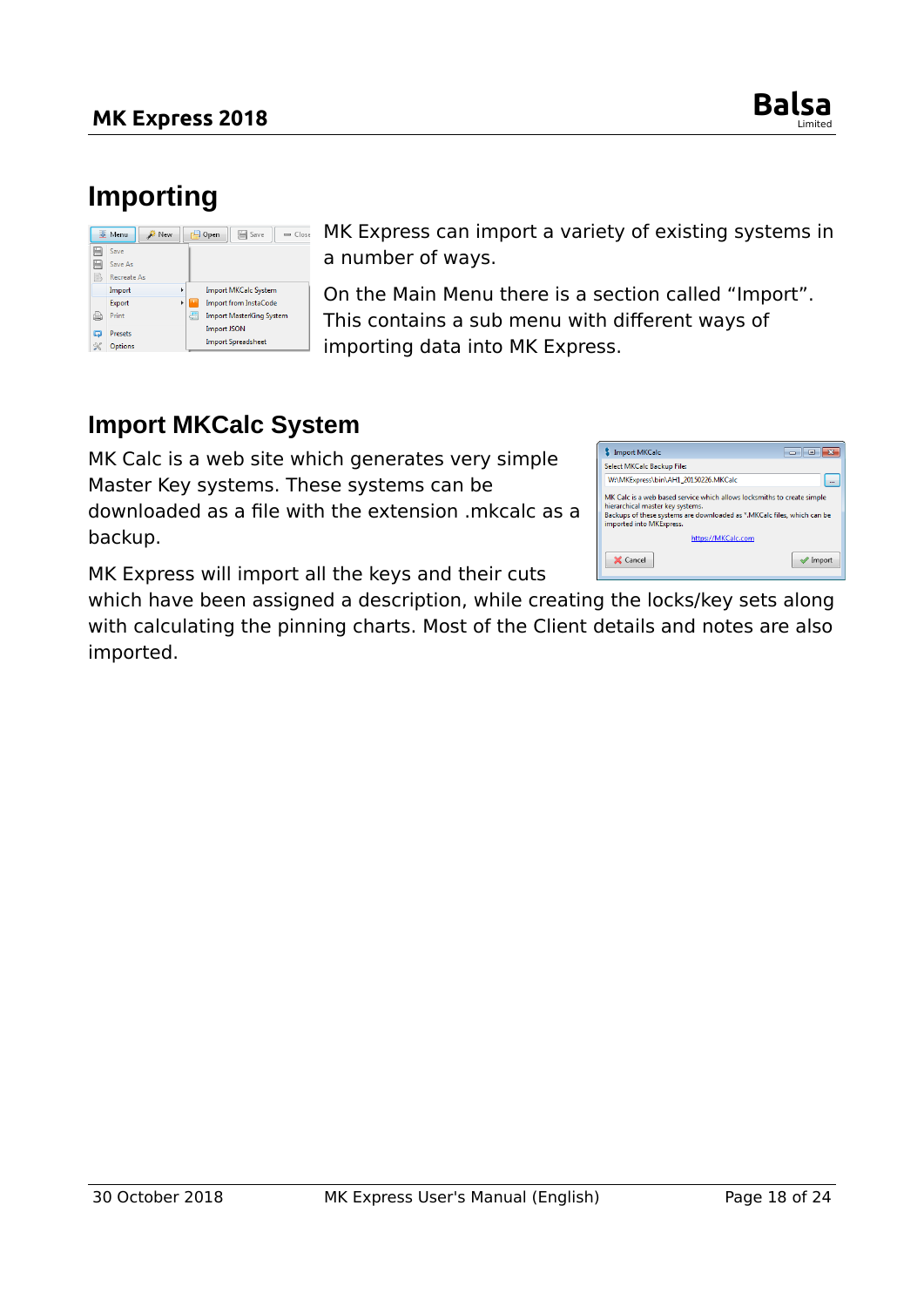## <span id="page-18-2"></span>**Import from InstaCode** Windows Only

InstaCode can have a module that allows for the creation of a simple master key system. **Note**: InstaCode must be installed with the Master Key module.

Selecting this function will run InstaCode in a special mode and you will be asked to select one of the systems within the database. Once you have selected a system, only the keys. which have been assigned descriptions will be imported along with their cuts and pinning charts.

## <span id="page-18-1"></span>**Import from MasterKing Nindows Only**

This function will allow you to import systems from the MasterKing database file. You will have to ensure that you have the access

database engine installed, and you will have to know where the database file is on your hard drive. This is a file which normally ends in .mk or .mdb.

The next window is going to allow you to select a system to import, or attempt a batch import of everything into a folder you choose.

## <span id="page-18-0"></span>**Import from JSON**

[JSON or \(Java Script Object Notation\)](https://en.wikipedia.org/wiki/JSON) is a way of simply storing information that is quite popular with web developers. MK Express has a formal JSON file structure which provides a way for software developers to pump data into MK Express. The nature of the format is a discussion best undertaken between propeller heads, but if you are looking the provide your end clients with a way to design their own systems, this is something your software developers will want to know about.



| W:\MKExpress\bin\MasterKing.mdb                  | <b>Browse</b> |
|--------------------------------------------------|---------------|
| Step 1<br>Select A MasterKing Database or Export |               |
| <b>INIGSLETNING INTIDUIT</b>                     | ı             |

| Step 2                                                          |                 |
|-----------------------------------------------------------------|-----------------|
| <b>Select A Project To Import</b><br><b>Sample Page Project</b> | <b>S</b> Import |
|                                                                 |                 |

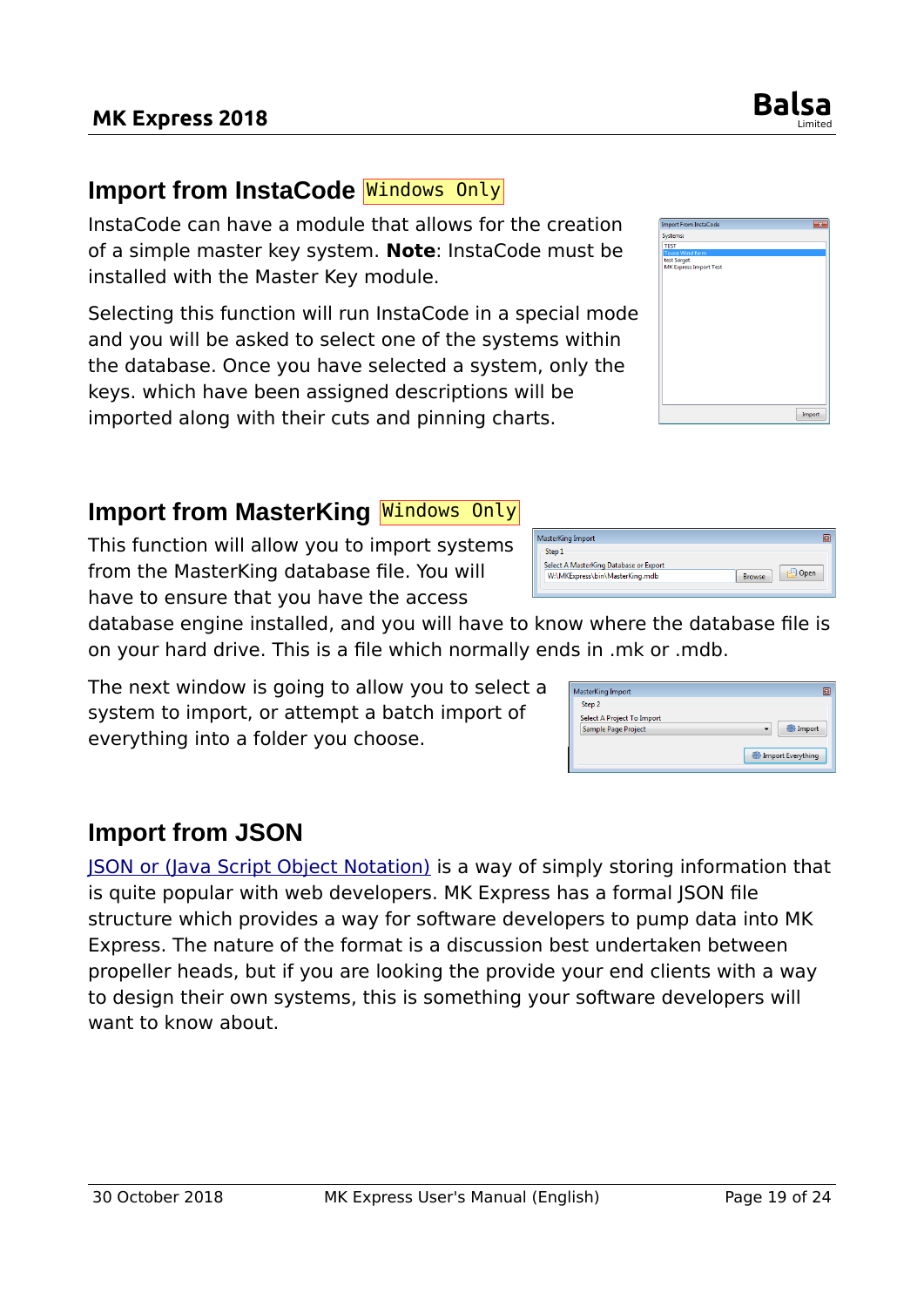

#### <span id="page-19-0"></span>**Importing from Spreadsheet**

This function will allow you import a spreadsheet containing the Keys, Locks, Hardware, Quantities to order and which key works which lock as a matrix.

The Spreadsheet will need to be formatted something like this:



A tutorial video is available at: <http://mkexpress.com/Video/?fn=ImportSpreadsheet> And a example spreadsheet can be found at: <http://mkexpress.com/Video/ImportExample.ods>

The first screen will ask you about the layout of the spread sheet. Most of these will be filled out if you follow these steps:

- 1. Select the file.
- 2. Press the Open button.
- 3. Select the work sheet
- 4. Press Analyse.

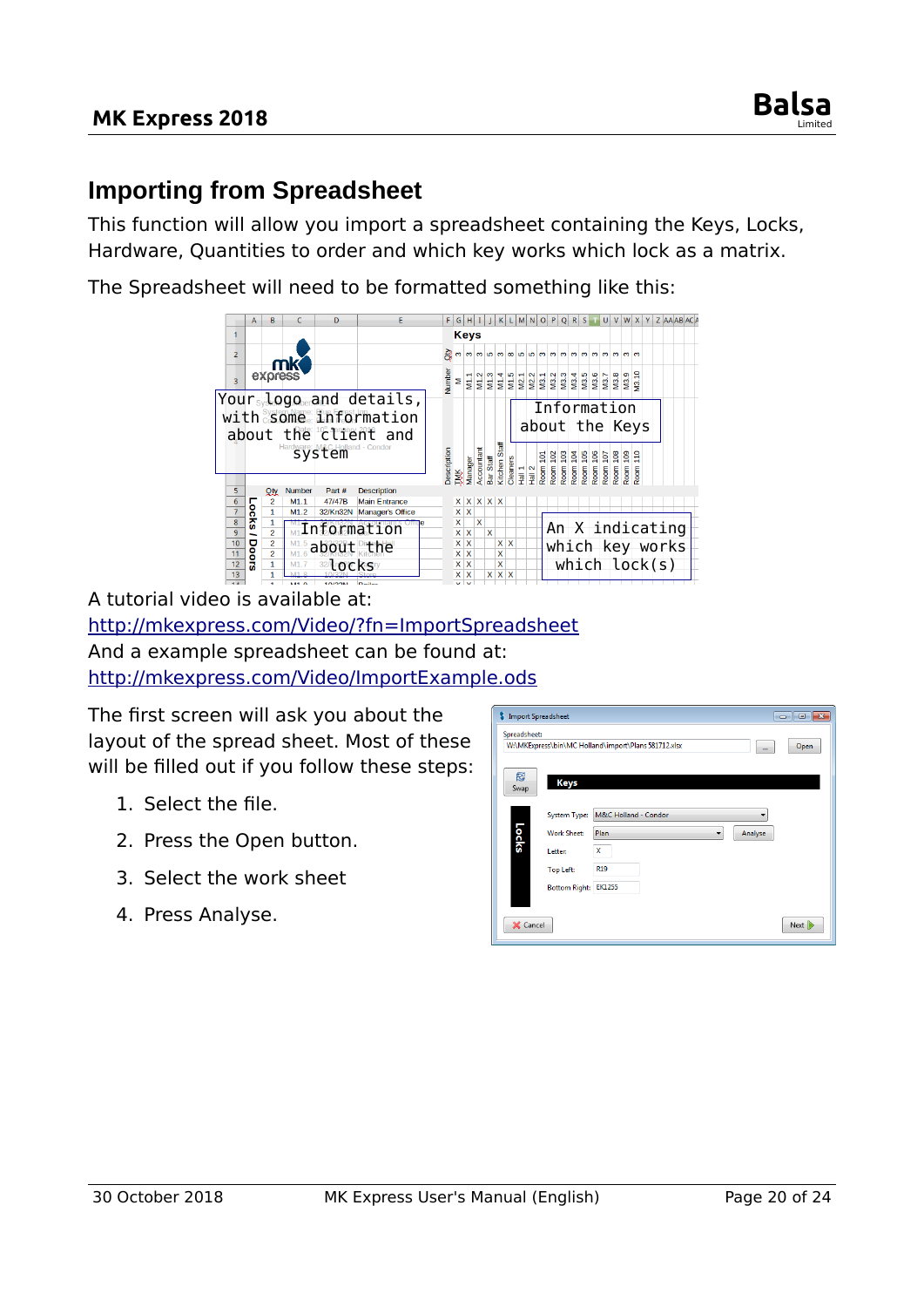# **MK Express 2018 Balsa**



In the same way, the next form allows you to select the Lock Number, Description, Part Number and Quantity.

| <b>Keys</b>          |        |                 |          |                      |  |                    |          |                         |
|----------------------|--------|-----------------|----------|----------------------|--|--------------------|----------|-------------------------|
| ot Used              | Number | <b>Not Used</b> | Not Used | Description Not Used |  | <b>Not Used</b>    | Not Used | Not Use A               |
|                      | 0101   |                 |          | OC1DEC               |  |                    |          | 틔                       |
|                      | 0101   |                 |          | OC1LP                |  | <b>Not Used</b>    |          |                         |
|                      | 0201   |                 |          | OC2LP                |  | Number             |          |                         |
|                      | 0201   |                 |          | OC2DEC               |  | <b>Description</b> |          |                         |
|                      | 0301   |                 |          | <b>OC3DEC</b>        |  | Quantity           |          |                         |
|                      | 0301   |                 |          | <b>OC3LP</b>         |  |                    |          |                         |
|                      | 0401   |                 |          | OC4LP                |  |                    |          |                         |
|                      | 0401   |                 |          | OC4DEC               |  |                    |          |                         |
|                      | 0501   |                 |          | <b>OC5LP</b>         |  |                    |          |                         |
|                      | 0501   |                 |          | <b>OC5DEC</b>        |  |                    |          | $\overline{\mathbf{v}}$ |
| $\blacktriangleleft$ |        |                 | m.       |                      |  |                    |          | k                       |

## <span id="page-20-0"></span>**Importing Keys and Locks manually**

While editing a system, you might need to import a number of locks and keys from a CSV file. Both the Locks and Keys screens have a "Import CSV" button to do this.

| <b>S</b> Import CSV Data            |                                   |                                               |                              |                                     |        |
|-------------------------------------|-----------------------------------|-----------------------------------------------|------------------------------|-------------------------------------|--------|
| <b>Key Number</b><br>$\cdot$<br>$-$ | <b>Key Description</b><br>$- - -$ | <b>Bitting</b><br>$\blacktriangledown$<br>$-$ | <b>Parent Key</b><br>$- - -$ | Has Header Row<br>Auto Create Locks | inport |
| Key#                                | <b>Description</b>                | <b>Bittings</b>                               |                              |                                     |        |
|                                     |                                   | 6621151                                       |                              |                                     |        |
|                                     |                                   | 6221151                                       |                              |                                     |        |
| $\frac{AA}{AB}$                     |                                   | 6021151                                       |                              |                                     |        |
| $\sqrt{2}$                          |                                   | 6921151                                       |                              |                                     |        |

Clicking "Import CSV" opens a dialogue asking for the CSV's file name, after which you'll be asked to select the columns.

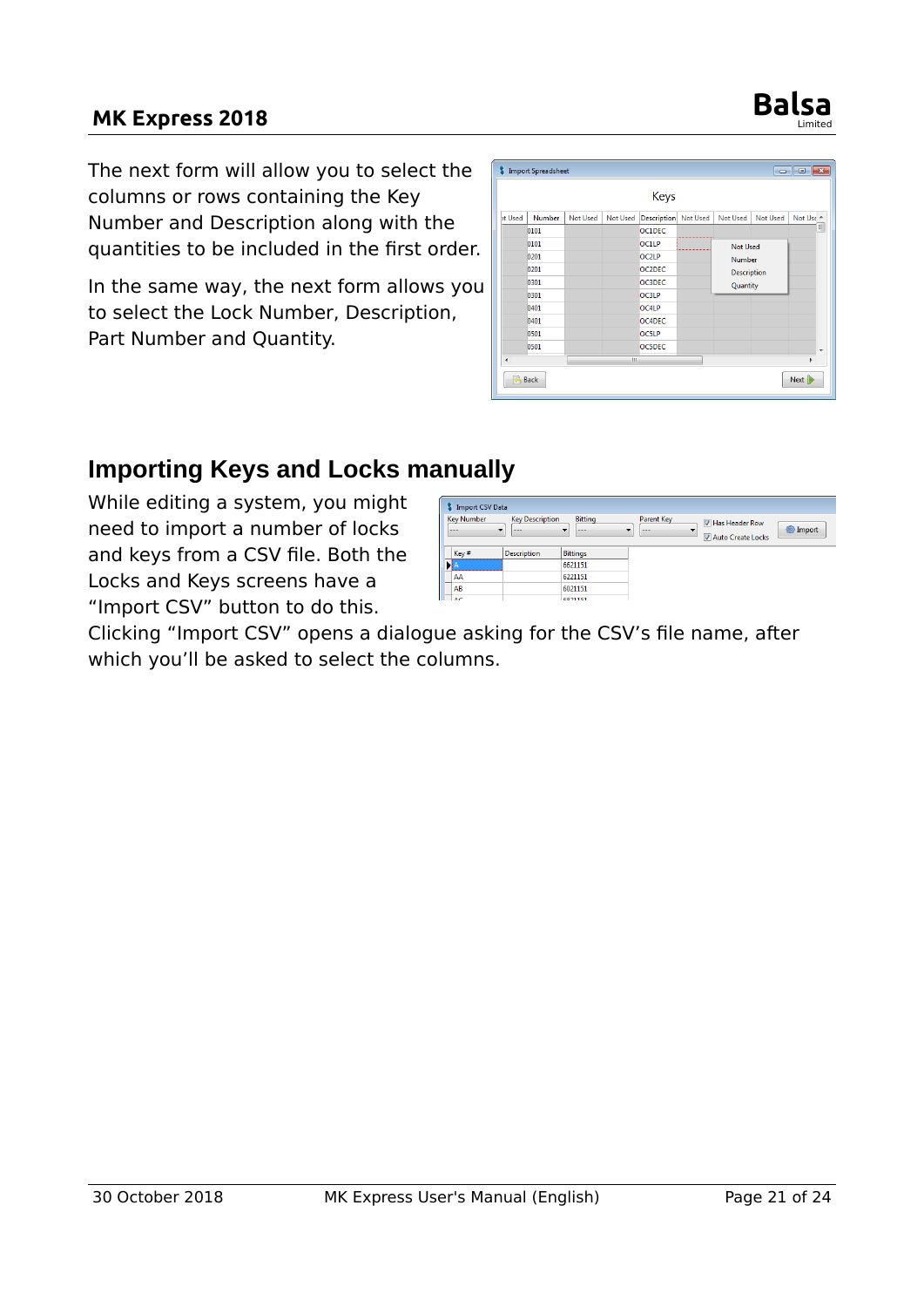

# <span id="page-21-4"></span>**Exporting**

|             | <b>亚 Menu</b><br><b>New</b>           |   | 鳫<br>Save<br>Open<br>$\overline{\phantom{0}}$         |
|-------------|---------------------------------------|---|-------------------------------------------------------|
| 厝<br>H<br>B | Save<br>Save As<br><b>Recreate As</b> |   |                                                       |
|             | Import                                |   | line System                                           |
|             | Export                                | b | <b>Export To CSV</b>                                  |
| ها          | Print                                 |   | <b>Export To XML</b>                                  |
| ධ<br>≪      | <b>Presets</b><br>Options             |   | <b>Export To HTML</b><br><b>Export To Spreadsheet</b> |

MK Express has a number of methods for getting the system data out into other formats. In the main menu there is an "Export" sub-menu containing these methods.

## <span id="page-21-3"></span>**Export to CSV**

This function will export the Keys, Locks or the Keying Matrix to a CSV file. This can then be imported into a database or spreadsheet.

| <b>Export To CSV</b> |                      | x |
|----------------------|----------------------|---|
|                      | <b>Export Keys</b>   |   |
|                      | <b>Export Locks</b>  |   |
|                      | <b>Export Keying</b> |   |
|                      | Cancel               |   |

#### <span id="page-21-2"></span>**Export to XML**

This will simply export the systems in its' current state to an XML file… This is normally of value to software developers who seek to import the details into other applications.

## <span id="page-21-1"></span>**Export to HTML**

This will create an HTML (web page) which includes the Keys, Locks the Keying Matrix. This file can be emailed to the client to view, or to the locksmith on site to handle the install. An example of this file can be found at: [https://mkexpress.com/Video/HTL443-Blue Forest Inn.html](https://mkexpress.com/Video/HTL443-Blue%20Forest%20Inn.html)

#### <span id="page-21-0"></span>**Export to Spreadsheet**

This function creates a spread sheet containing general system information, the Key, Locks and Keying matrix, each on their own work sheet. The Keys include the cuts, and the Locks normally include a pinning chart.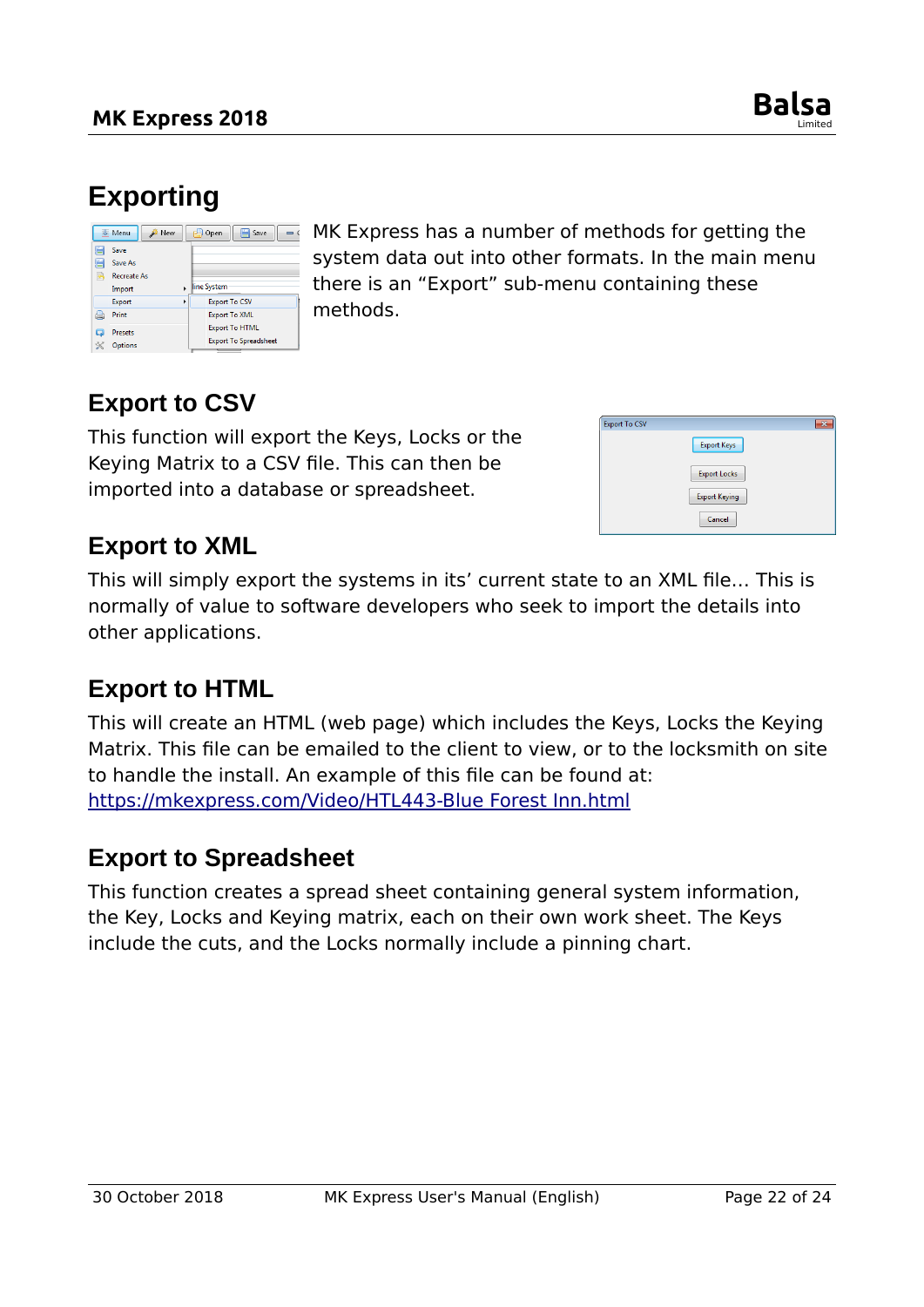# <span id="page-22-0"></span>**Presets / User Defined Inline System Types**

MK Express comes with a number of commonly used System Types like "Schlage 6 pin" and "Best A2" built in, but you can take any of the existing Systems Types and modify them to suit.

For example I could start a new system with "Schlage 6 pin" and change the MACS to 6, on the Key System screen, to make a "Weiser" System Type.

Save Save As Recreate As Import Export **Print D** Prese **X** Options About MK Express K Check For Updates De-Activate  $\mathbf{E}$  Exit

Next I can save this new System Type by selecting the Presets option from the main menu.

This will open a form containing all the built in presets along with any user defined ones. Clicking the Insert button at the bottom center of the form will pop-up a dialogue

asking for the name of the new Preset / System Type.

After this, any time you start a new Master Key System, you can select your User Defined Preset from the list.

|                                                                                                                                                                                                          | Presets                                                                                                                                                                                                | $\times$ |
|----------------------------------------------------------------------------------------------------------------------------------------------------------------------------------------------------------|--------------------------------------------------------------------------------------------------------------------------------------------------------------------------------------------------------|----------|
| 7x7<br>American Padlock<br>American padlock - Lloydlock.com<br>Arrow<br>Best A2<br>Best A3<br>Best A4<br>CorbinRusswin K Class<br>CorbinRusswin System 70<br>CorbinRusswin System 70 IC<br><b>Dexter</b> | <b>Preset Details</b><br>$-7X7-$<br>Number Of Cuts: 7<br>Cut Symbols: 123456<br>Deepest Bow Cut: 6<br><b>Depth Progression: 2</b><br>Min Pin Size: 2<br>Max Adj. Cut Diff: 6<br>Display Tip to Bow: no |          |
| <b>FLZETT 751</b><br><b>Delete</b>                                                                                                                                                                       | 수 Insert                                                                                                                                                                                               | Close    |

Some times I use this to retain customers rules, like a collage dorm where the smallest pin size is a #3, but the depth progression can be 1...